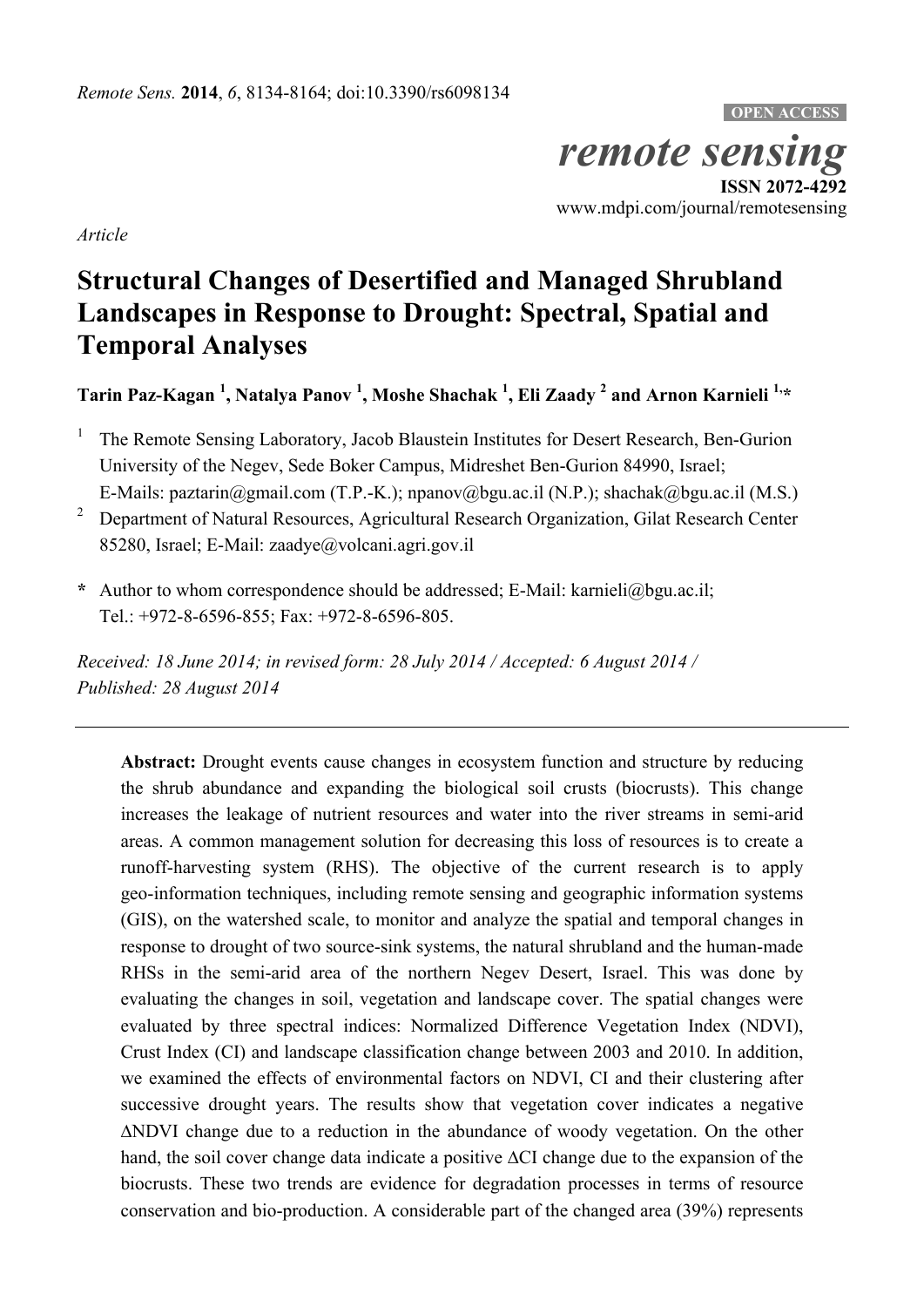transitions between redistribution processes of resources, such as water, sediments, nutrients and seeds, on the watershed scale. In the pre-drought period, resource redistribution mainly occurred on the slope scale, while in the post-drought period, resource redistribution occurred on the whole watershed scale. However, the RHS management is effective in reducing leakage, since these systems are located on the slopes where the magnitude of runoff pulses is low.

**Keywords:** remote sensing; normalized difference vegetation index; crust index; landscape cover; runoff-harvesting system; source-sink systems

## **1. Introduction**

Shrublands in arid and semi-arid areas, on a small spatial scale, are characterized by a structure of a "two-phase landscape mosaic" of woody vegetated patches and bare or soil-crusted patches [1]. Water, sediments, nutrients and seeds flow across the system, between the components of the landscape mosaic, creating a functional "sink-source" relationship. The crusted soil matrix is the contributory source [2], while the scattered shrub patches act as sinks, capturing the fluxes of the abiotic and biotic elements [3–7]. The spatial variation of the two-phase mosaic in the landscape regulates the water flow and can be considered hydro-ecosystem engineering [8–11].

In the last few decades, a rise in temperature, more frequent drought events and changes in the precipitation regime in arid and semi-arid areas have been observed and reported [12,13]. A number of climate models predict that desertification of many drylands worldwide will occur [14–17]. This focuses the attention of many researchers on the relationships between climate change and desertification in the semi-arid areas that are located in the transition zones between deserts and arable land, due to their high susceptibility to degradation [18]. The change in aridity poses a threat to ecosystems in these areas by altering landscape structure and function. On the one hand, a decrease in precipitation and higher temperatures are drivers of woody vegetation mortality [19–22], and on the other hand, stronger rainfall intensities increase the susceptibility of soil to erosion and flash floods [23]. These changes disturb the function of the present ecosystem source-sink relationship by reducing the shrub cover, which decreases the sink function, resulting in a reduction in resource conservation and an expansion of the biocrust areas that increase the source function of that system, resulting in the leakage of resources [24–26]. In addition to climatic changes, the shrublands in arid and semi-arid areas have been exposed to human activities for thousands of years. Land-use practices, such as livestock grazing and clear cutting, cause a reduction in the abundance of shrub patches and an increase in the biological soil crust cover [27]. Both climate and land-use changes reduce the sink function of the landscape, resulting in the resource leakage of water, organic matter and nutrients and, consequently, in low ecosystem productivity and biodiversity [4,11,25].

On the watershed scale, the relationship between shrub abundance (sink patches) on the slope and river stream flow is based on the spatial configuration of runoff production: crust-covered areas (sources) and runoff-absorbing areas with woody vegetation, plant litter and depressions (sinks) in the watershed slopes [4,7]. While rainfall absorption and runoff production take place at the small scale,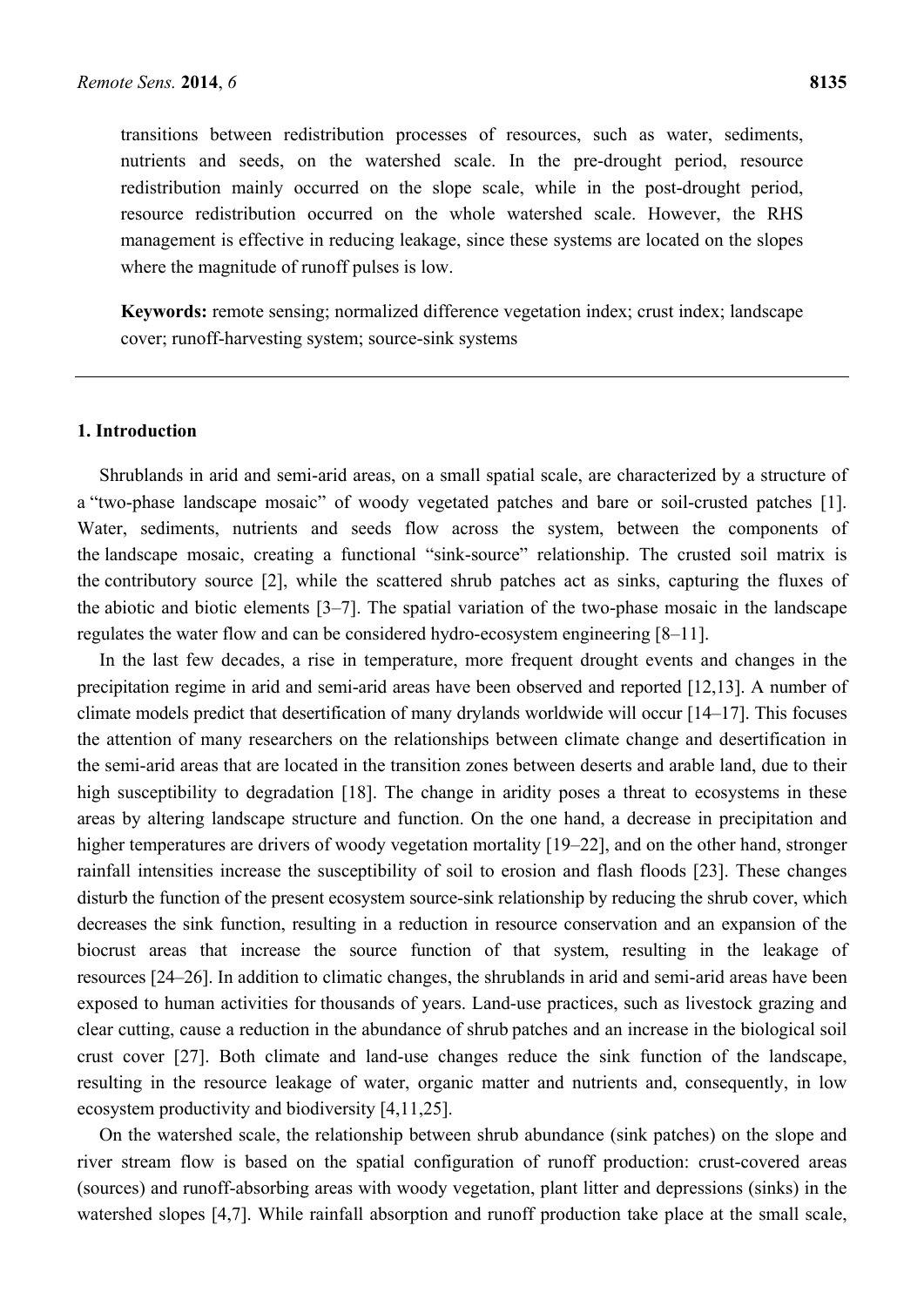due to differences in water infiltration in the sinks and sources [4,25,28], the magnitude and frequency of runoff flow on the slopes and into the river streams depend on the size and location of the source and sink areas, relative to each other. In the arid lands of Israel, where the shrub patches play a major role in the productivity and stability of the ecosystem as fertility islands, the reduction of sink patches makes the entire ecosystem vulnerable to degradation. Degraded arid lands tend to suffer from leakages of resources and water into nearby river streams, due to the system's inability to retain them by physical or biological means [11,29,30].

A common management solution for decreasing the loss of resources in semi-arid areas is to create human-made arrays of source and sink patches [31]. These arrays have a contoured shape, 10–15 m between the contour dikes, usually following the topographic contour [11,25]. These human-made mosaics are termed "contour line mini-catchments". Each mini-catchment has three parts. The first is the gently sloped area covered mainly by biocrusts that function as a source of runoff, soil, organic matter and nutrients to the second part. The second is an elongated pit that absorbs and stores these resources, forming resource-enriched patches. The third includes one meter-high soil mounds that prevent the flow of the resources out of the mini-catchment. These contour catchments, termed "runoff-harvesting system" (RHS), spatially integrate natural and human-made arrays in order to harvest runoff water and their associated resources from the natural source area and to concentrate them in the water-enriched zones, where trees are planted and grow together with natural understory vegetation [11]. In Israel, RHSs were constructed along the desert fringe in an attempt to combat desertification and rehabilitate degraded shrubland. Adding human-made sink patches to the system alters the distribution of the abovementioned resources, modifies the landscape connectivity and stability and increases the productivity and diversity of desertified areas [32].

Changes in the configuration of runoff-producing areas (sources) and runoff-absorbing areas and depressions (sinks) in semi-arid regions were found to be essential for the eco-hydrology management of degraded lands [33,34]. Consequently, relatively large areas (about 5000 ha) in the northern Negev Desert have been changed during the last few decades from desertified shrublands to RHSs by the Forest Department of the Jewish National Fund (JNF) [11]. This initiative is called "savannization", since trees are successfully grown in the sink patches, and the former degraded areas are now characterized by a planted-forest landscape with herbaceous vegetation as the understory, mainly in the human-made pits. The management is based on the idea that the production and diversity in desertified shrublands is not limited by a lack of resources, but by their spatial distribution. It has been proposed that existing water and nutrient resources are not used by biotic elements, because they leak from the landscape before they are concentrated in water-enriched patches and are able to be used by vegetation, animals and humans [35,36].

Recent studies emphasized the importance of changes in vegetation and soil cover as indicators for identifying the changes in the extent, distribution and connectivity of runoff and sediment (e.g., [3,37,38]). These changes determine the movement of abiotic and biotic elements across the landscape and their concentration in resource-enriched patches. The movement and the concentration of the elements among patches from a source area to a sink area are the main drivers of the ecosystem dynamics and are defined as the "source and sink relations" among patches that create resource-deprived and resource-enriched patches on different scales [39]. One of the empirical models to predict runoff yield was developed by Karnieli, *et al.* [40]. This model assumes a linear relationship between annual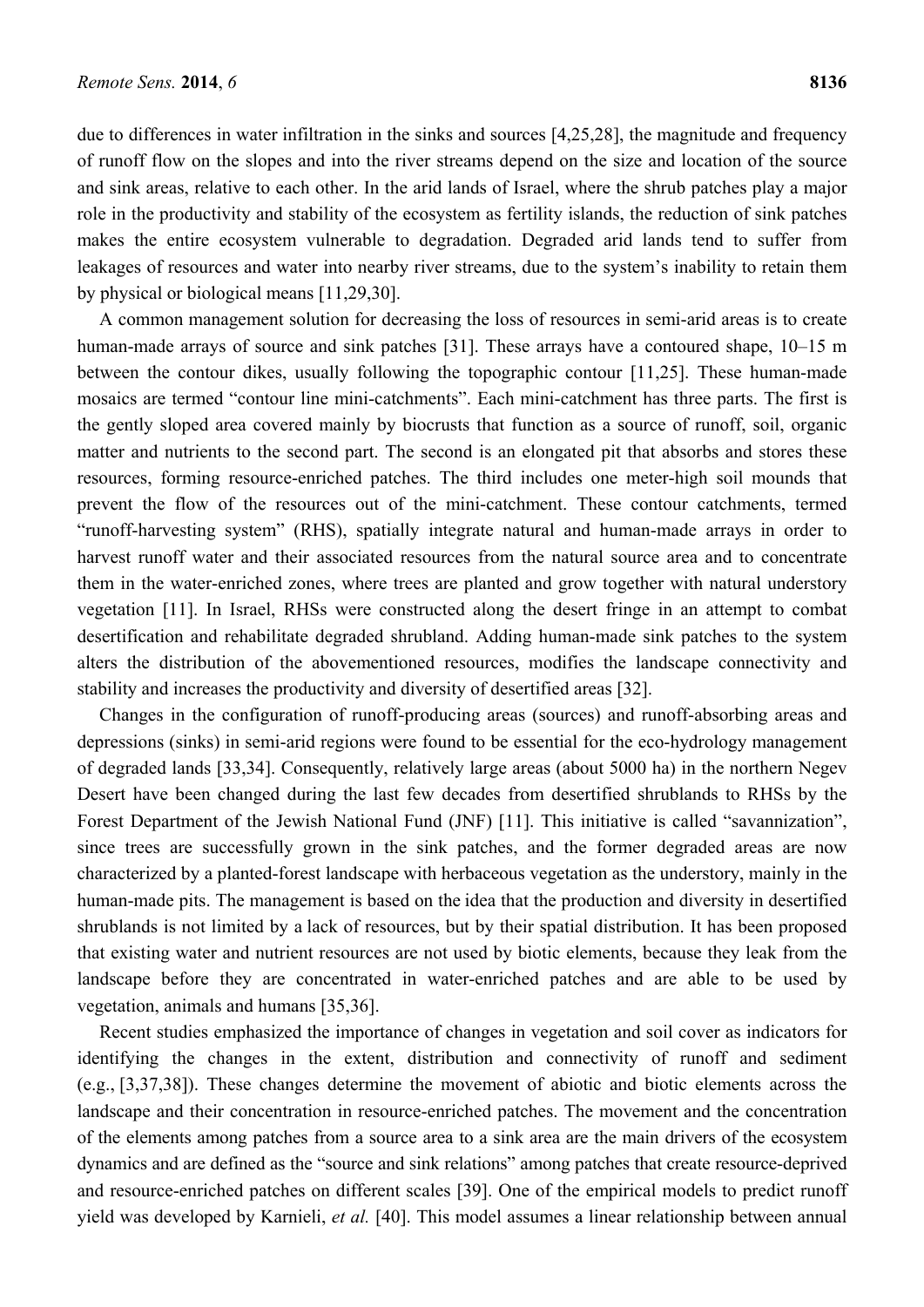rainfalls for a given watershed, taking into account the reduction in runoff efficiency with the increase in catchment area. The model uses the statistical parameters of the rain in order to calculate the recurrence interval of runoff yields and, therefore, can be used to design and construct small catchments for runoff harvesting. Following the source-sink concept as a main controlling mechanism of system dynamics, the objective of the current research is to apply geo-information techniques, including remote sensing and geographic information systems (GIS), on a watershed scale, to monitor and analyze the spatial and temporal changes in response to drought of two source-sink systems, the natural shrubland and the human-made RHSs in the semi-arid environment of the northern Negev Desert. The strength of remote sensing data is providing temporally and spatially continuous information over a large scale on the effect of desertification processes on drylands [41].

The changes in the landscape cover (structure) and the relationships between biocrusts and woody vegetation in unmanaged and managed areas can indicate changes in the runoff-producing areas (sources) and runoff-absorbing areas (sinks) on the watershed scale. In addition to structural changes in land cover function, changes in productivity can indicate the ecosystem responses of the natural source-sink system to drought. From the structural changes, we can also infer functional changes, such as resource conservation and leakage on various scales and energy flow and nutrient fluxes. Changes in RHS function, in terms of productivity in relation to drought, can elucidate the functioning of the human-made source-sink ecosystem under extreme climatic conditions. To identify and assess structural and functional drought-induced changes in natural and human-made landscape mosaics, composed of resource-deprived and enriched patches, we generated three different spectral indices using high-resolution spaceborne images: (1) the Normalized Difference Vegetation Index (NDVI) [42] to evaluate changes in the woody vegetation state; (2) the Crust Index (CI) [43] to evaluate changes in the biocrust state; and (3) a landscape changes index to evaluate changes in the landscape classification cover. In addition, in order to explore spatial changes, environmental factors, such as slope, aspect, distance from the river stream and landscape change effects, were examined in conjunction with vegetation and soil cover after the drought years.

In the present paper, we tested the comprehensive hypothesis that NDVI, CI and the landscape changes index (change detection methods) will provide suitable tools to assess temporal changes in the hydro-ecological dynamics of the desertified shrubland systems and the RHSs with respect to drought years. We specifically hypothesize about the following drought-induced changes in the hydro-ecology: (1) in desertified shrubland systems, drought will (i) decrease resource conservation and increase resource leakage and (ii) increase the scale connectivity of resource flow from the slope scale to the watershed scale; and (2) in RHSs, due to their high sink function, the effect of drought on their resource leakage of water, organic matter and nutrients will be small. However, the effect on the whole ecosystem will be extensive and significant in the context of the distribution and connectivity of runoff and sediment from the slop to the river stream. Therefore, the system can be considered as a drought-resistant system. In addition, we assume that the spatial data obtained and analyzed in this study, coupled with GIS methods and previous knowledge on the structure and function of source-sink systems, will provide a better understanding of the drought-induced environmental changes in unmanaged and managed drylands on the watershed scale.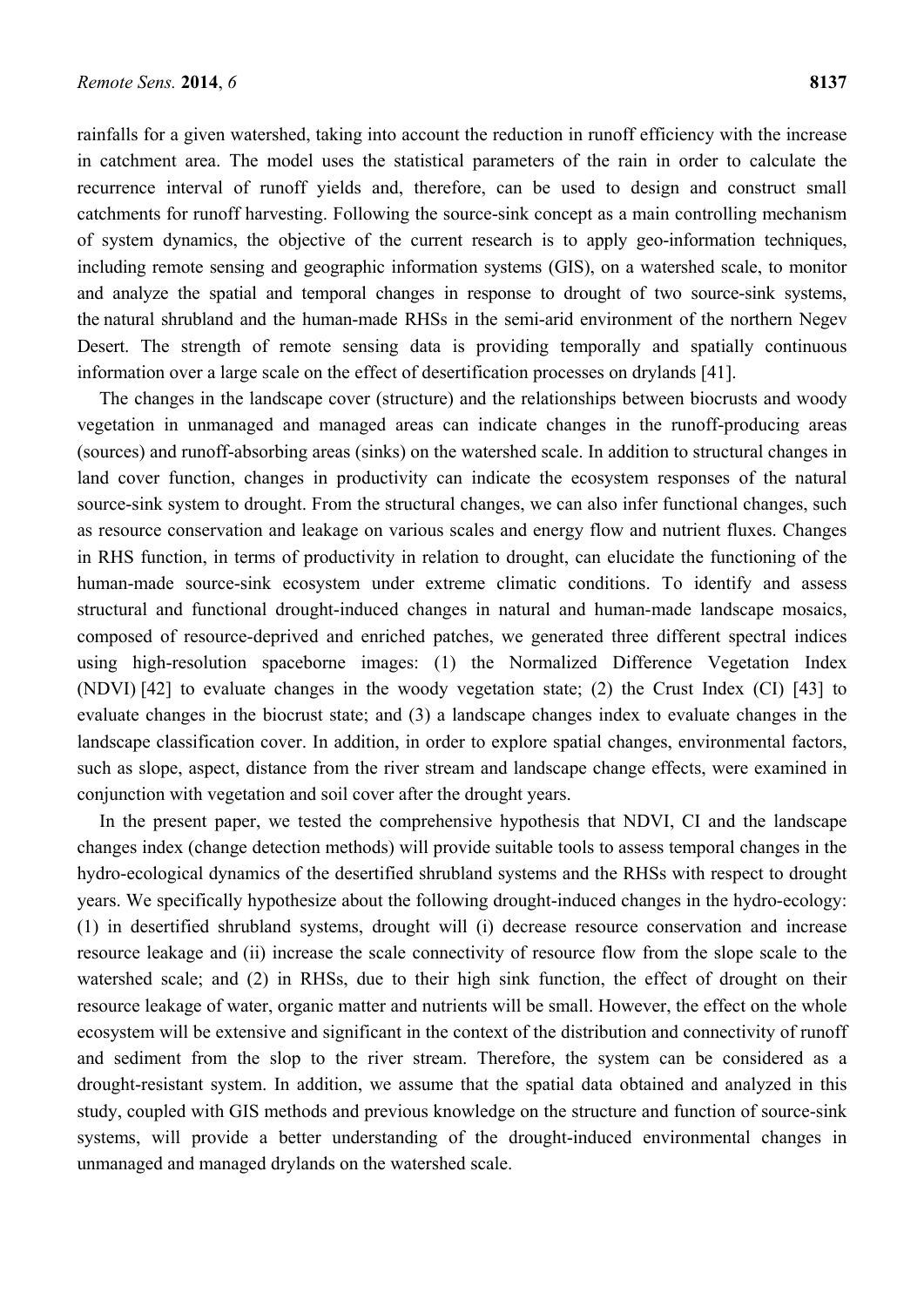## **2. Methods**

#### *2.1. Study Area*

The study site is located within the Shaked Park near Beer-Sheva in the northern Negev Desert of Israel (31°17ʹN, 34°37ʹE, 190–200 m a.m.s.l.), which is a long-term ecological research (LTER) site (Figure 1). Climatically, the park lies in a transition zone between an arid climate zone and the Mediterranean climate (Figure 1). Average annual rainfall is approximately 150 mm (±48.8 mm standard deviation) (Figure 2), most of which occurs between November and March. The soil in general is loessial, about 1 m thick, and consists of 14% clay, 27% silt and 59% sand (USA classification: loess soil with sandy loam texture) on an Eocene chalky bedrock. The natural landscape is composed of a series of discontinuous shrub mounds within a matrix of biocrusts. The small patches of shrubs include mainly *Noaea mucronata*, *Atractylis serratuloides* and *Thymelaea hirsuta*. The biocrusts, which cover about 75% of the soil surface, consist of cyanobacteria, bacteria, algae and lichens [4,44]. The surface of the soil crust is flat and solid, because of the soil particle adhesion caused by polysaccharides, excreted mainly by cyanobacteria and soil algae [45]. The total area of the study system is 445 ha and includes different management regimes: (1) desertified shrubland with no grazing in the LTER (30 ha); (2) desertified shrubland with grazing; (3) managed RHS of 150 ha that was developed in 1985–1987 and consists of contour catchments on hill-slope and mini-catchments as management practices to create sink patches; (4) unmanaged RHS; and (5) a managed river stream area. In the Shaked Park, a series of drought events occurred in September 2008, and October 2009, with 80.0 and 100.0 mm of rain, respectively (Figure 2). Note that the rainfall amounts in these years were below 1 standard deviation from the long-term annual mean. These consecutive two drought years caused large shrub mortality, along with severe reduction in the vegetation cover on the hill slopes and along the river streams. This unique phenomenon was the driver for the current research.

**Figure 1.** (**A**) A Landsat-8 OLI image of 2 June 2013, covering the center of Israel and including the location of Shaked Park; (**B**) general view of the Shaked Park runoff harvesting system (RHS) and the desertified shrubland.

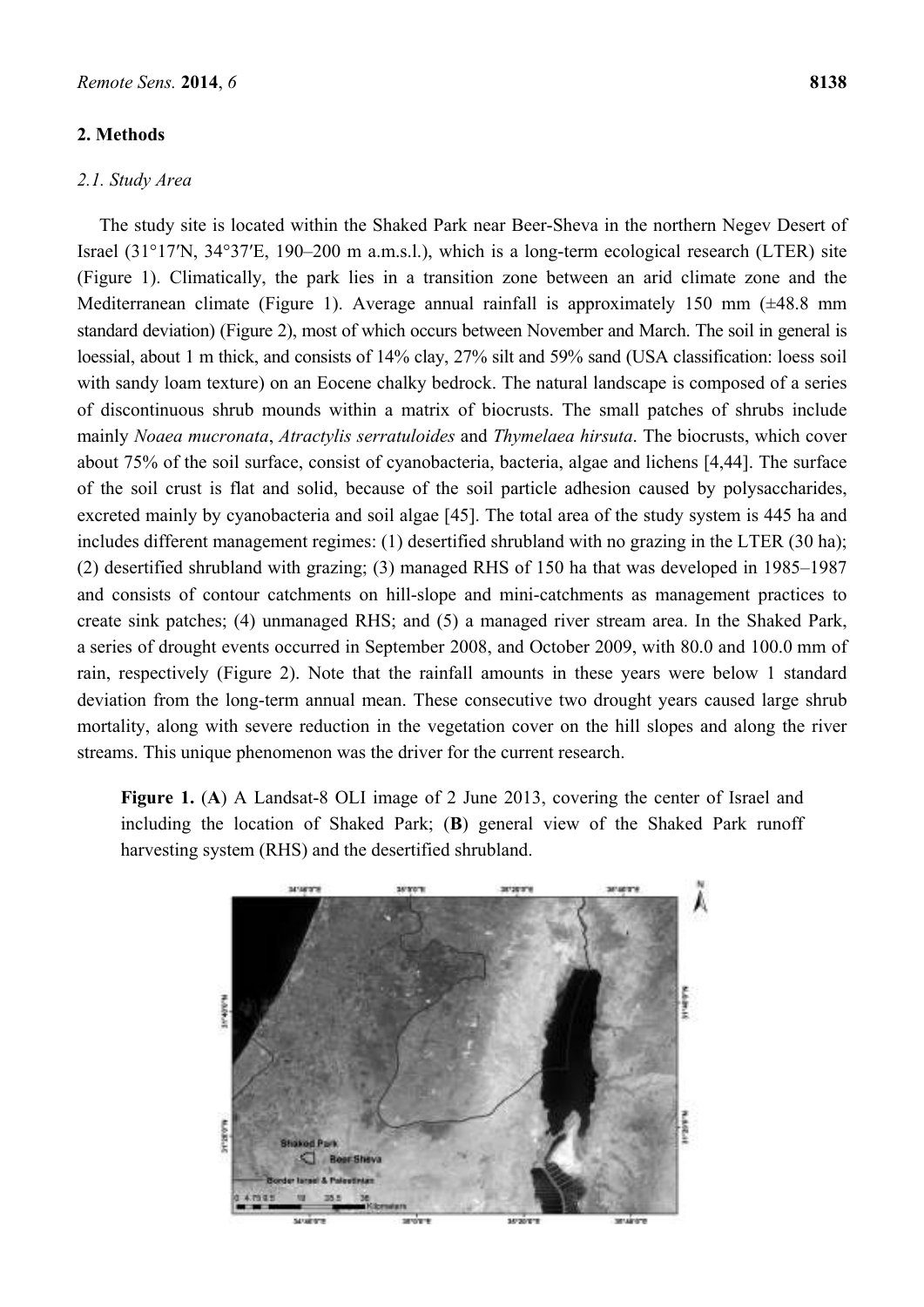

**Figure 2.** Long-term record of annual rainfall in Shaked Park. The solid horizontal line indicates the long-term average (at 150 mm), while the dashed lines the  $\pm 1$  standard deviation from the mean. Note that the 2010 image was taken after two consecutive severe drought years.



#### *2.2. Vegetation Cover*

The vegetation cover provides a comprehensive evaluation of the ecosystem state and services, including measures of changes in ecosystem function [46–50]. In the present study, the woody vegetation cover at the end of the dry season (in the years 2003 and 2010) was evaluated, by calculating the commonly used NDVI, using remote sensing data [42,51]:

$$
NDVI = \frac{(\rho_{NIR} - \rho_R)}{(\rho_{NIR} + \rho_R)}
$$
(1)

where  $\rho_x$  is the reflectance at the given wavelength (Equation (1)). The NDVI is based on the contrast between the maximum radiation absorption of red (*R*, 600–700 nm), due to chlorophyll pigments, and the maximum reflectance in the near infrared (*NIR*, 700–1200 nm), caused by leaf cellular structure and the fact that soil spectra, lacking these mechanisms, typically do not show such a dramatic spectral difference. The satellite sensor data-based NDVI is often used as an indicator of vegetation activity, as it exhibits a nearly linear relationship with the fraction of photosynthetically-active radiation absorbed by the vegetation canopy [52] and also with net primary production (NPP) [53]. In addition, the NDVI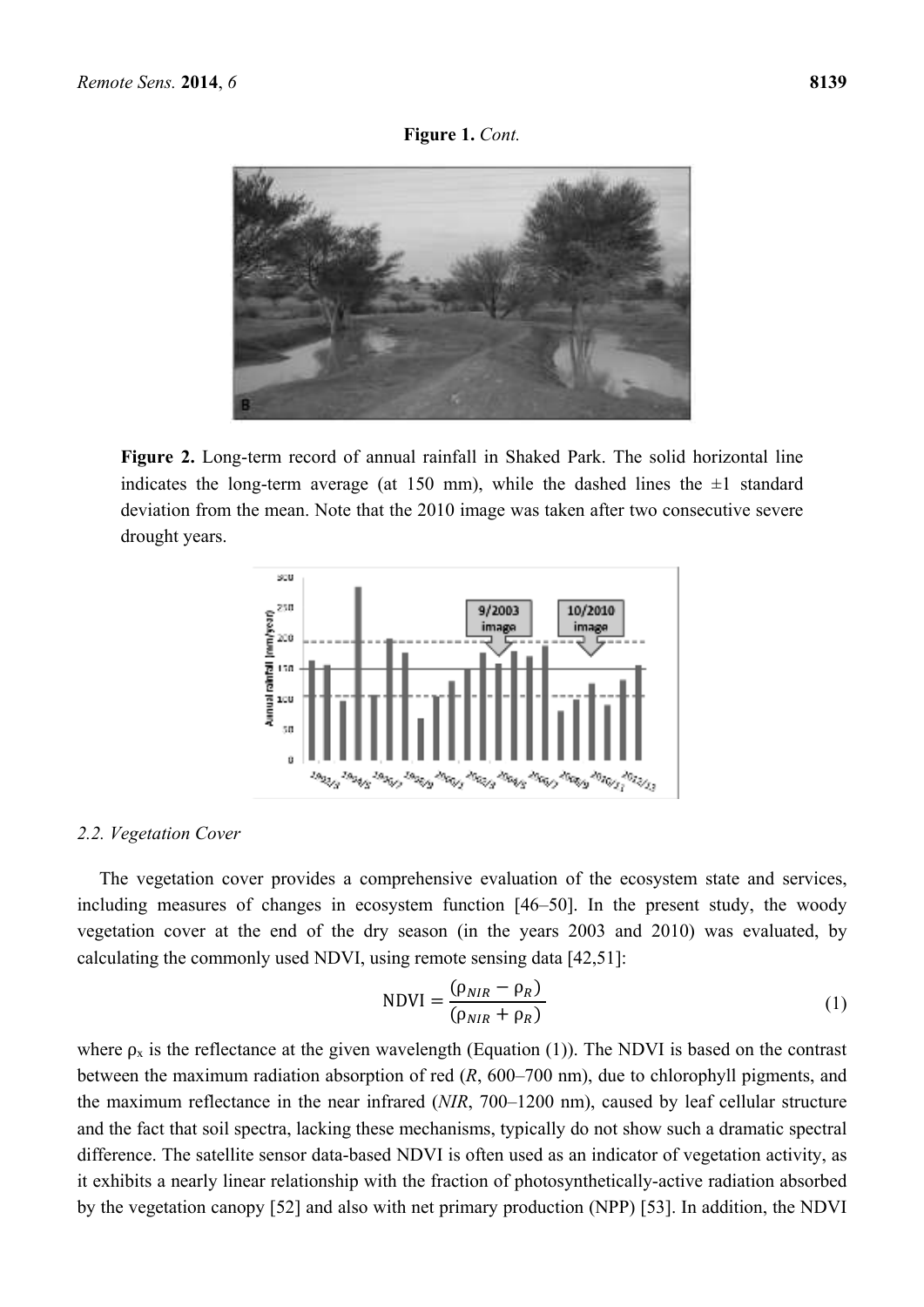is a powerful monitoring tool for identifying changes of vegetation state in response to drought and climatic change [54]. Using spectral wavebands, this index is quantified by the abovementioned equation (Equation (1)). The NDVI values range between −1 and +1. A value of zero means no vegetation, while values close to  $+1$  (0.8–0.9) indicate the highest vegetation index (green leaves).

#### *2.3. Biocrust Cover*

Several indices were used to identify and map cyanobacteria-dominated biocrusts [43] and lichen-dominated biocrusts using multispectral remote sensing [55] and hyperspectral imaging [56]. Other studies use different band combinations in different spectral regions for assessing the development of biocrusts [57,58]. In the current study, the evaluation of the biocrusts was calculated by the CI, using remote sensing data. This index aims to differentiate between crusted and uncrusted areas and to identify areas with different fine and organic matter contents [43]:

$$
CI = 1 - \frac{(\rho_R - \rho_B)}{(\rho_R + \rho_B)}
$$
\n(2)

where  $\rho_R$  and  $\rho_B$  are the reflectance in the red (R, 600–700 nm) and in the blue (B, 400–500 nm) spectral bands, respectively (Equation (2)). The CI takes advantage of a unique spectral feature of soil biocrusts containing cyanobacteria. It has been shown that the special phycobilin pigment in cyanobacteria contributes in producing a relatively higher reflectance in the blue spectral region than the same type of substrate without a biocrust. As a mapping tool, the CI image was found to be much more sensitive to the ground features than the original images. The absence, existence and distribution of soil crust are important information for desertification and climate change studies. CI values range between 0 and +2, but are typically between 0 and +1 [43,59]. The addition of 1 to the result is for obtaining the normalized difference and is recommended in order to create higher values for soils with high fine and organic matter contents. To avoid vegetation effects (photosynthetically-active radiation), all of the woody vegetation had been masked, based on the landscape cover classification, before processing the CI image.

#### *2.4. Landscape Cover Classification*

The landscape cover classification was carried out using a support vector machine (SVM) classification [60]. ENVI software was used for creating six classes, namely: trees and woody vegetation, white matrix (representing roads, bare soil and exposed rocks), light matrix (mainly representing light biocrusts), dark matrix (mainly representing pit and sink areas with soil organic matter and plant litter), very dark matrix (mainly representing high soil organic matter, plant litter and depressions) and shadow. The classification model was developed from 1500 calibration points in each class. This technique was followed by an accuracy assessment procedure using a high resolution orthophoto (2-m spatial resolution) with 500 validation points in each class. In addition, field measurements were performed to validate the accuracy assessment. The classification accuracy assessment and evaluation were quantified by the kappa coefficient, and the overall accuracy that was calculated from an error (confusion) matrix [61,62].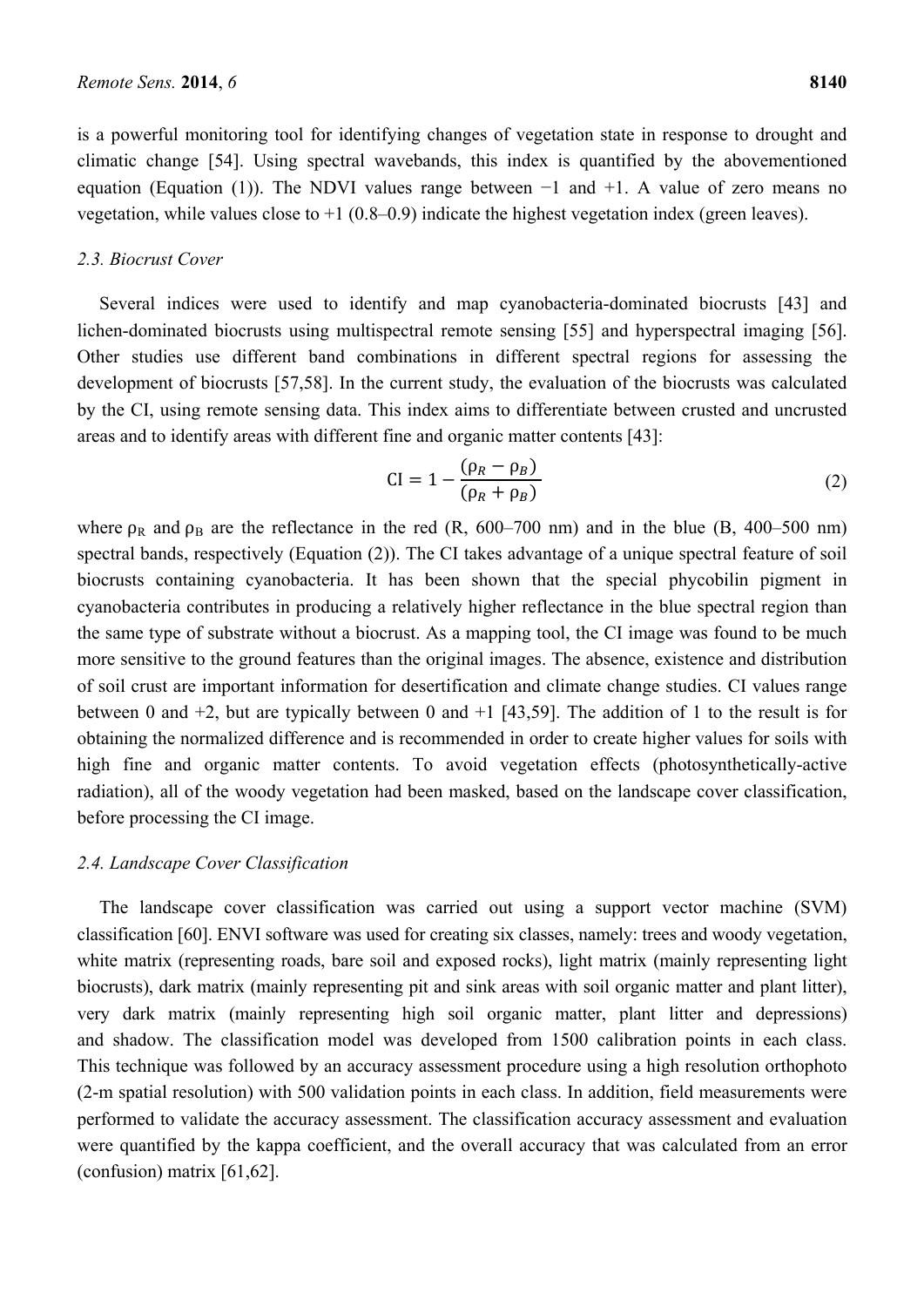#### 2.5. Data Analysis: Input to the Model

The study evaluated the effect of temporal and spatial changes in the desertified shrublands and in the RHS. The purpose of the temporal analysis process was to gain a better understanding regarding the effect of drought events on vegetation, biocrust and landscape cover changes in these systems. Three main indices were calculated: NDVI for vegetation cover, CI for biocrust cover and landscape cover for landscape classification. The purpose of the spatial analysis process was to gain a better understanding regarding the environmental factors that spatially affect the NDVI and CI after drought events. The temporal analyses included several inputs and preprocessing methods. Two images with a high spatial resolution (2.5 m) and four multispectral bands were selected. The first was a QuickBird image from 17 September 2003, and the second was a WorldView-2 image from 28 October 2010 (Figure 3). The differences between the spectral bands of the two sensors were evaluated, and no significant differences were found. The images were selected from the end of the dry season (after a long dry spell). This enabled the evaluation of the specific effects of the woody vegetation, avoiding the effects of wet soil, annuals and wet biocrusts.

**Figure 3.** (**A**) QuickBird image from 17 September 2003; and (**B**) WorldView-2 image from 28 October 2010, of Shaked Park. Both are in false color composite; thus, the red color represents vegetation. In addition, the selected polygons of different management regimes and ephemeral river streams overlay the 2010 image. The polygons represent: (1) desertified shrubland with no grazing in a long-term ecological research station (LTER); (2) managed runoff harvesting system; (3) unmanaged runoff harvesting system; (4) desertified shrubland with grazing; and (5) a managed river stream. Note that the polygons were selected for the same river stream order.

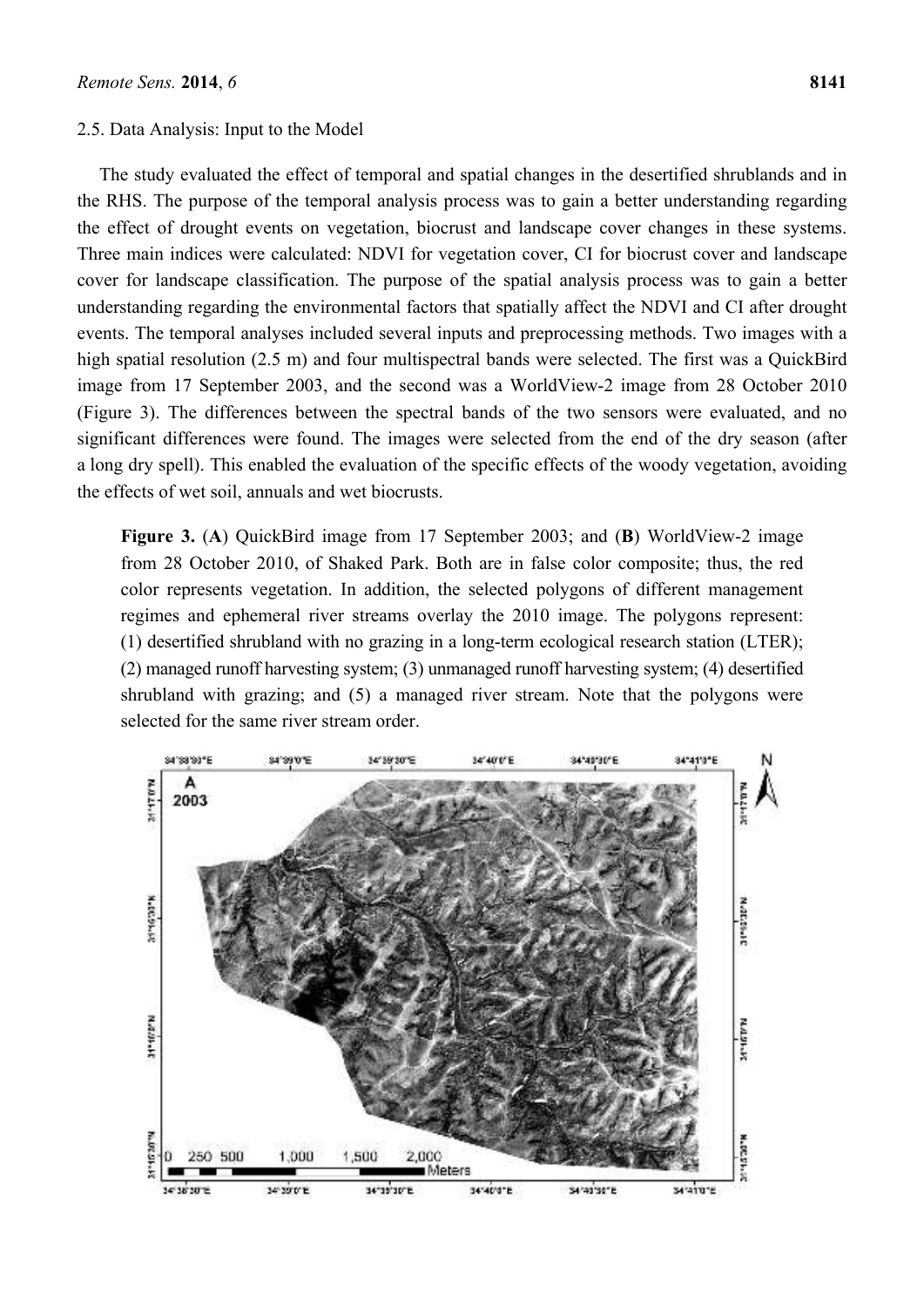

**Figure 4.** Flowchart of the preprocessing stages of the temporal and spatial analyses.



#### **Figure 3.** *Cont.*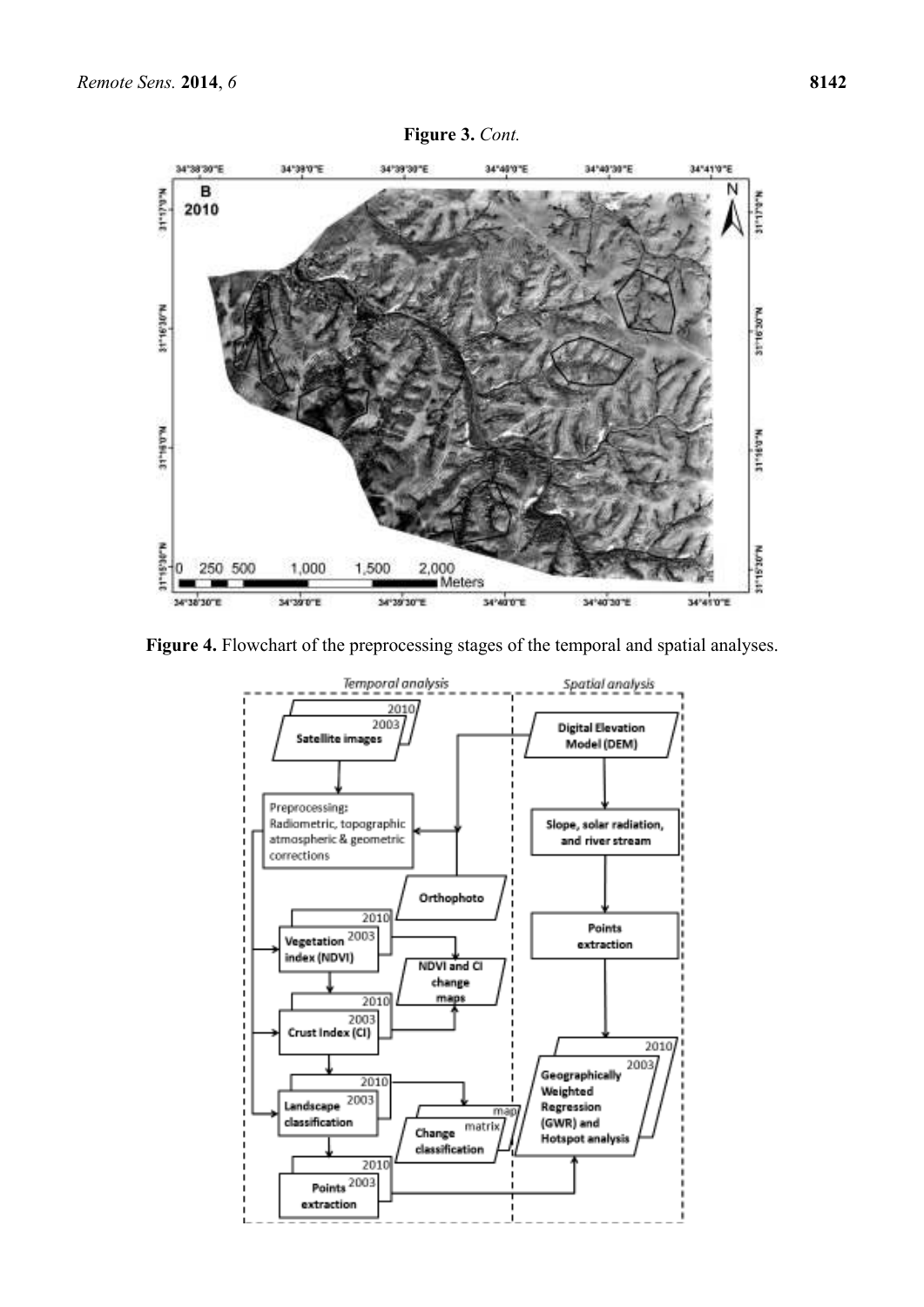The research flowchart of the preprocessing stages of the temporal and spatial analysis approach is presented in Figure 4. The preprocessing of the images included radiometric, atmospheric, topographic and geometric corrections. The geometric correction was conducted with respect to orthophoto images with a spatial resolution of 2 m. For the topographic correction, a digital elevation model with a spatial resolution of 2 m was used. The root mean square error (RMSE) of the geometric rectification in the 2003 image was 0.98 (with a standard deviation (SD) of 0.46 per pixel), and for the 2010 image, the RMS was 1.75 (with SD 0.75 per pixel). The radiometric correction (including the atmospheric correction) and the topographic correction were performed with ATCOR3 software. We used the NDVI, CI and the landscape classification changes by two change detection models. The spatial analyses (environmental variables) included solar radiation (representing the aspect of the detected area) and slope layers extracted from the digital elevation model (DEM, 2-m resolution). The Archydro tool in ArcGIS was used to create the river stream layer. These inputs were used to identify the spatial and temporal changes in the system, by analyzing the whole study system and polygons with respect to the different management regimes (Figure 3B). All selected polygons were within a similar area of 16 ha. In addition, all selected polygons had the same second river stream order.

## *2.6. Spatial and Temporal Analyses*

## 2.6.1. Change Detection Model

Change detection is the process of identifying differences in the state of an object or phenomenon by observing it in different periods. It involves the ability to quantify temporal effects using multitemporal datasets. The most commonly used is pixel-by-pixel comparison based on the original spectral information. In this case, the accuracy of the radiometric information between the images, the sensors inputs and the weather conditions between the dates are needed to avoid irrelevant changes [63]. Change detection has become one of the major applications of remote sensing data, because of the repetitive coverage in different time intervals and consistent image quality [64]. There are several methods for detecting land cover changes [65–67]. In the present study, two change detection approaches were used for assessing the main changes in the NDVI, CI and landscape cover, between 2003 and 2010. The first approach was to evaluate the changes within a given land cover type (NDVI and CI). The second approach was to convert between several land cover types (classes) by using a change matrix classification. The first approach was used to evaluate changes in NDVI and CI images  $(\Delta CD)$  [65]:

$$
\Delta CD = IMAGE_1 - IMAGE_2 \tag{3}
$$

where the subscripts, 1 and 2, represent Dates 1 and 2, respectively, in either the NDVI or the CI images. The results of this operation correspond to an increase or decrease in vegetation or soil cover. A common way to assess changes is based on determining thresholds in terms of standard deviation levels from the mean of Δ*CD* [68,69]. In this manner, one can distinguish between changed and unchanged pixels, as well as between negative and positive changes [69,70]. In the case of negative changes, the threshold is determined as the maximal value  $(\approx 0)$ , and in the case of positive changes, the threshold is determined as the minimal value  $(\approx 0)$ , not in adjacency to the mean, in order not to lose meaningful information [66,71]. In the case of the ∆NDVI, changes were analyzed with steps of a half standard deviation, while in the ∆CI case, steps were set to one standard deviation. The selection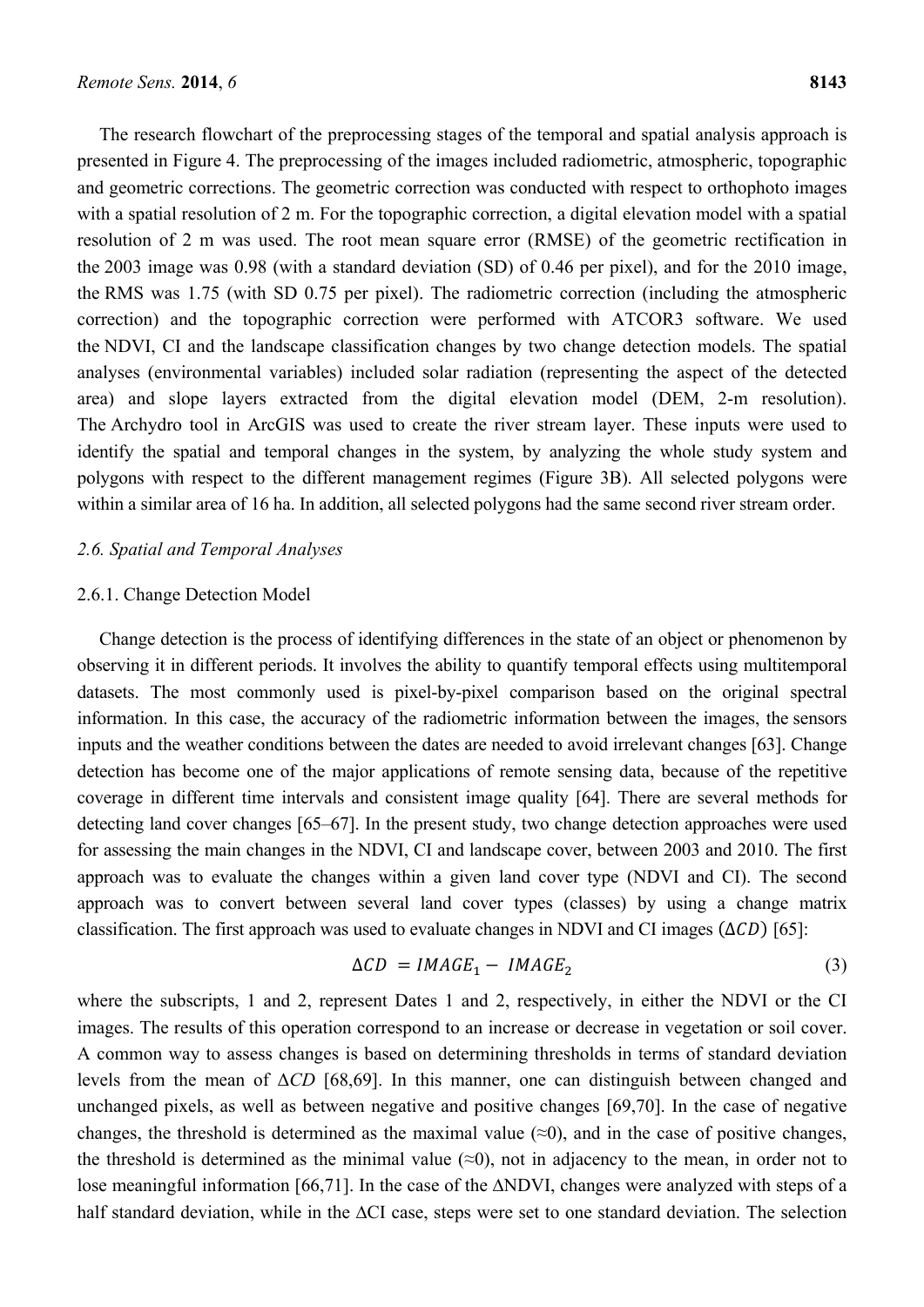of the threshold steps in units of standard deviation is based on the dynamic range of the resulting difference data sets.

In order to evaluate the changes in the landscape classification, the second approach of a "change classification matrix" between 2003 and 2010 was used (Figure 4). For each class, the numbers of changed and unchanged pixels were calculated. Furthermore, the total numbers of pixels for each of the six classes were compared between the two images (2003 *versus* 2010) in order to analyze shifts between classes. Then, the two classification images were overlaid, and a change map was extracted. The output "change classification image" included pixels that were transformed into a different class and unchanged pixels. This was done to evaluate the total change in the classification map. In addition, different changes between classes were converted into a transition matrix and normalized to the total study area. As before, the kappa coefficient and the overall accuracy values were selected for accuracy assessment.

## 2.6.2. Geostatistics Analysis Models

To evaluate the main environmental effects on NDVI and CI after years of drought, a geostatistics spatial analysis was used. The NDVI and CI prediction values were considered as the dependent variables. Four explanatory variables were examined as predictors in the different years: (1) landscape classification, represented by the landscape cover classification map; (2) aspect [72]; (3) slope; and (4) distances from a river stream. The spatial analysis model requires an input of point features. The images included almost 2 million pixels; therefore, in order to determine the optimal sample size, estimation was applied in which a confidence level of 95% was considered. This resulted in a sample size of about 10,000 points. The 10,000 random points were generated across the different layers, followed by extracting the raster values of each variable layer in associated random points. The two geostatistics analysis models that were used are the geographically weighted regression (GWR) and the hot-spot analysis.

The GWR was designed to consider the location of points, so that spatially varying relationships could be explored [68,73,74]. The model outputs indicate the relations between the NDVI or CI and the four explanatory variables in the different years. The model enables us to understand what effects the explanatory variables have on the variability of NDVI or CI values in the study system. The GWR results include patterns of residuals, residual squares,  $R^2$  and adjusted and spatial autocorrelation. The model with the highest  $R^2$  for each explanatory variable or combination of variables has the strongest effect on the NDVI or CI.

The second model, the hot-spot analysis, carried out using the Getis-Ord Gi statistic, was used to define the clustered regions and obtain a z-score output for every point [75]. The z-scores are measures of standard deviation that reflect the significance of the clustering. Extreme z-scores mean maximum clustering. In addition, the hot-spot analysis method indicates whether the cluster has high values (hot spot) or low values (cold spot). The final output displays where high and low values are clustered and whether the clustering is significant.

#### *2.7. Statistical Analysis*

Analyses of variances for the change in NDVI and CI between the different polygons were tested using an analysis of variance (ANOVA) for repeated measurement and a one-way ANOVA for the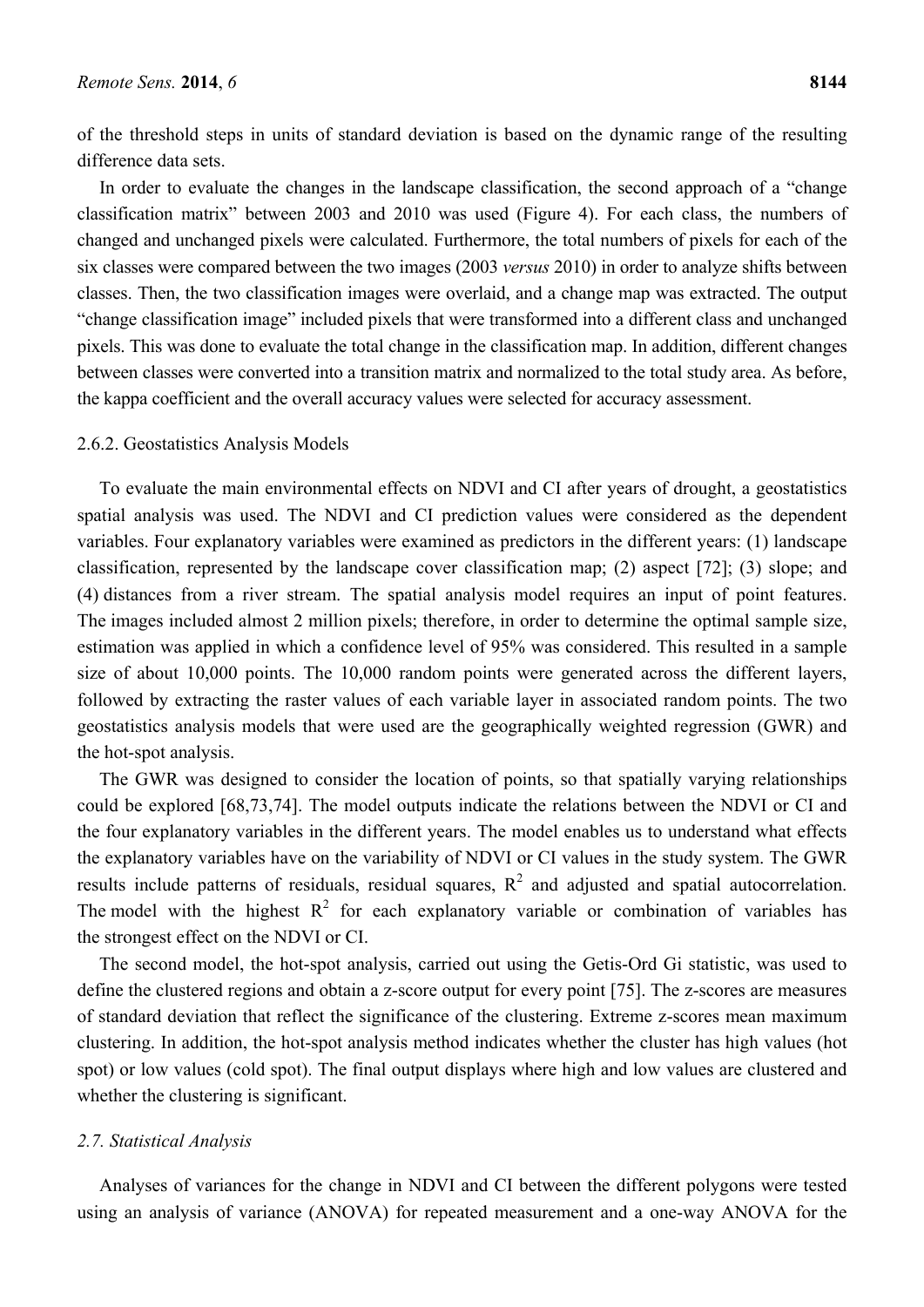average sample for each polygon. The separation of means was subjected to a Tukey test to detect significant differences. The differences between the change in NDVI and CI values were tested for their level of significance at  $p = 0.05$  between different management regime polygons.

# **3. Results**

# *3.1. Classification*

Figure 5A,B presents the vegetation cover, in terms of NDVI, calculated for the years 2003 and 2010. Figure 5C,D presents the biocrust cover, in terms of CI, calculated for the years 2003 and 2010. Figure 5E,F presents the landscape cover classification, classified into six classes, calculated for the years 2003 and 2010. These input results were used to identify the spatial and temporal changes in the system, by analyzing the whole study system and polygons with respect to the different management regimes.

**Figure 5.** (**A**,**B**) NDVI images; (**C**,**D**) CI images; and (**E**,**F**) landscape classification from 2003 and 2010.

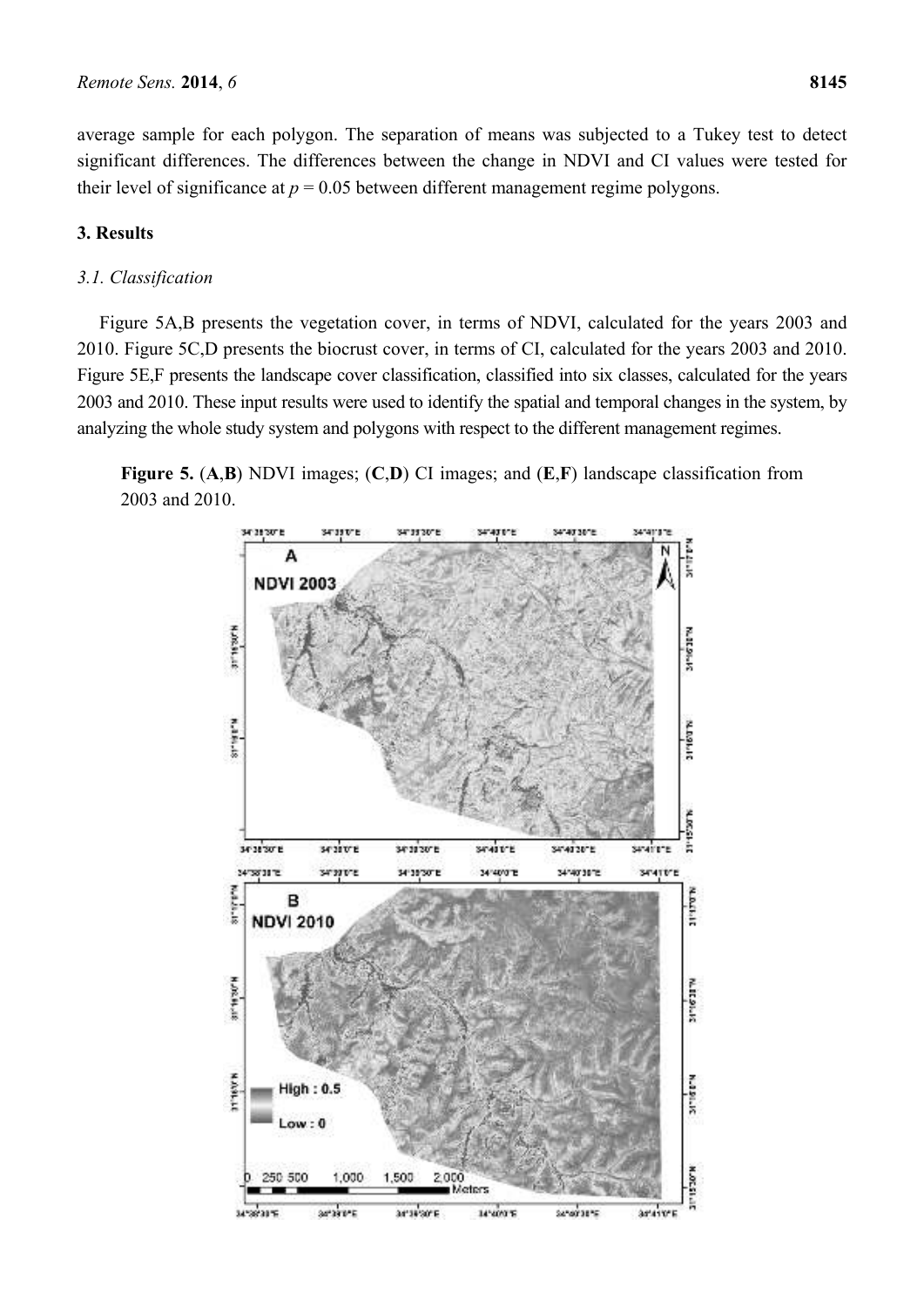

**Figure 5.** *Cont.*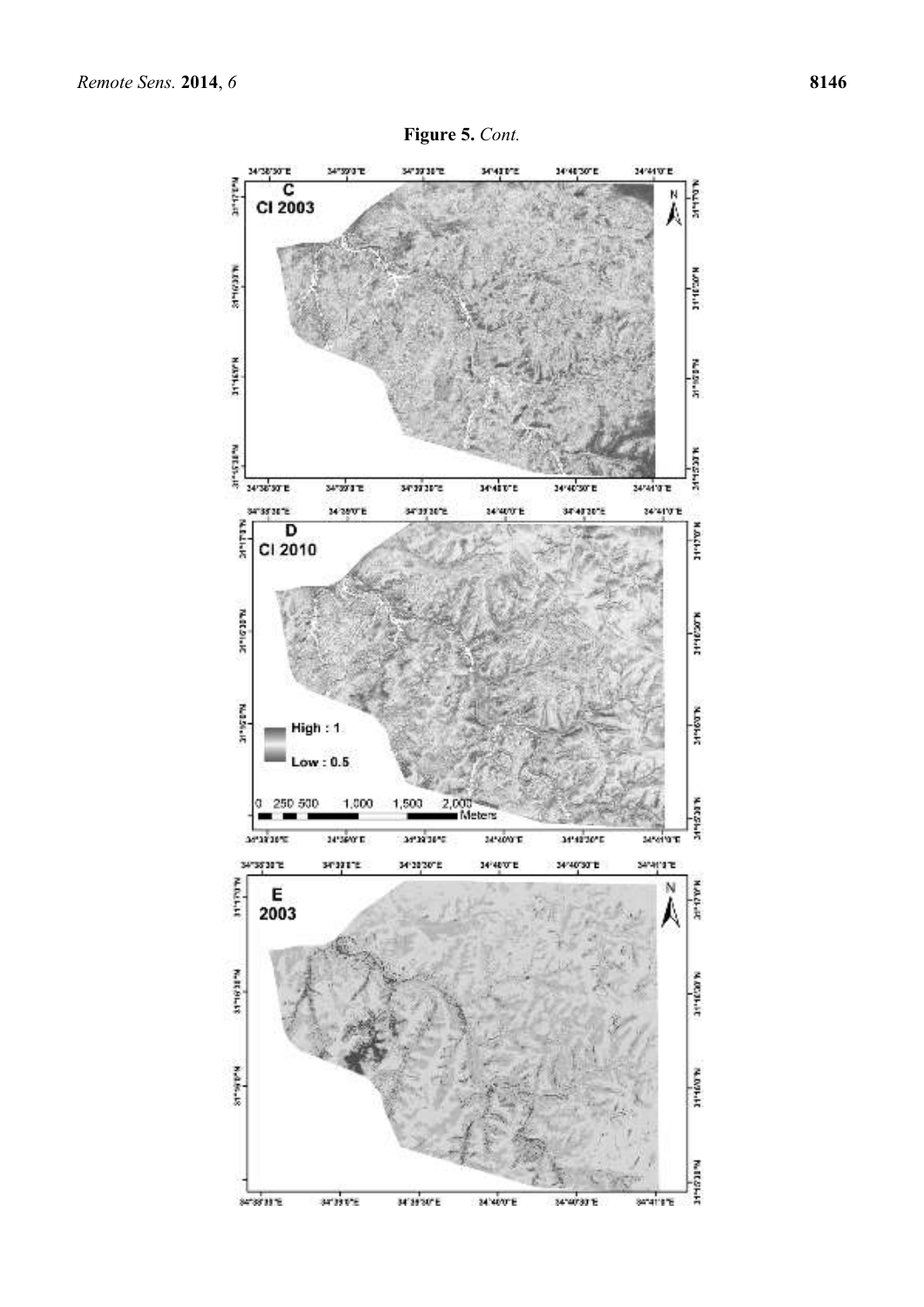

## **Figure 5.** *Cont.*

## *3.2. Identified Changes in Land Cover*

The degradation processes and the mortality of the shrubs in the Shaked Park have been observed as white patches caused by the accumulation of hundreds of shells on the ground. In 2003, before the consecutive drought years, these snails used to feed on and hide in the shrubs (Figure 6A–C). We calculated the land cove features of the desertified shrubland by classifying an airborne image taken in year 2009. The evaluation of the landscape cover included: 39.8% biocrust cover; 29.6% organic matter cover, 25.6% snail shell accumulation; and only 5% woody vegetation cover (shrubs) (Figure 6D–E). This phenomenon of shrub mortality may evidence the degradation processes and the collapse of this shrubland system.

**Figure 6.** (**A**) Shaked Park in 2003 with sparse shrub cover; (**B**) Shaked Park in 2009 covered by white patches of snail shells; (**C**) accumulation of dying snail shells under a died shrub; (**D**) airborne true color photograph of Shaked Park in 2009; and (**E**) classification of the airborne photograph with the percent cover of the ground features.

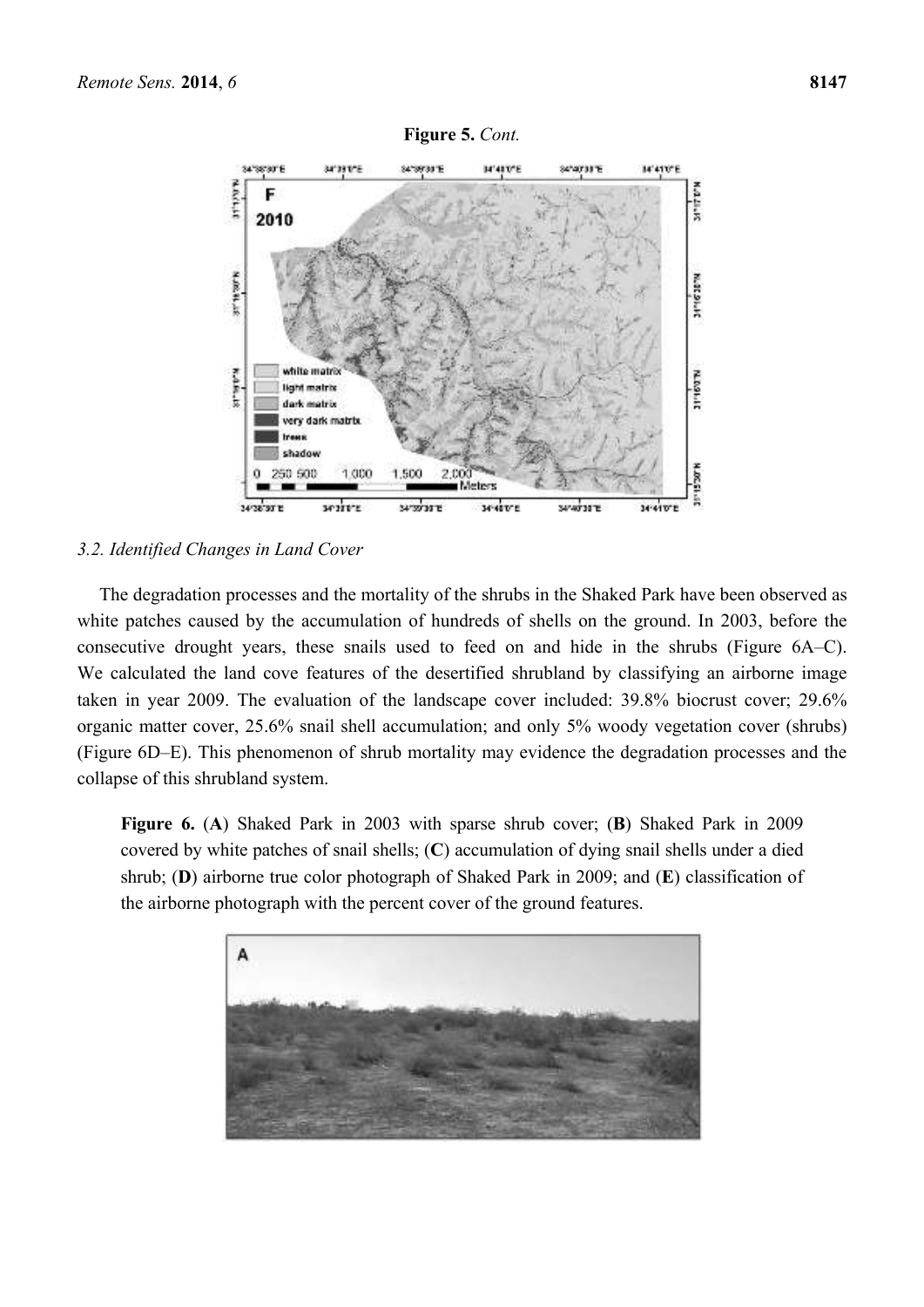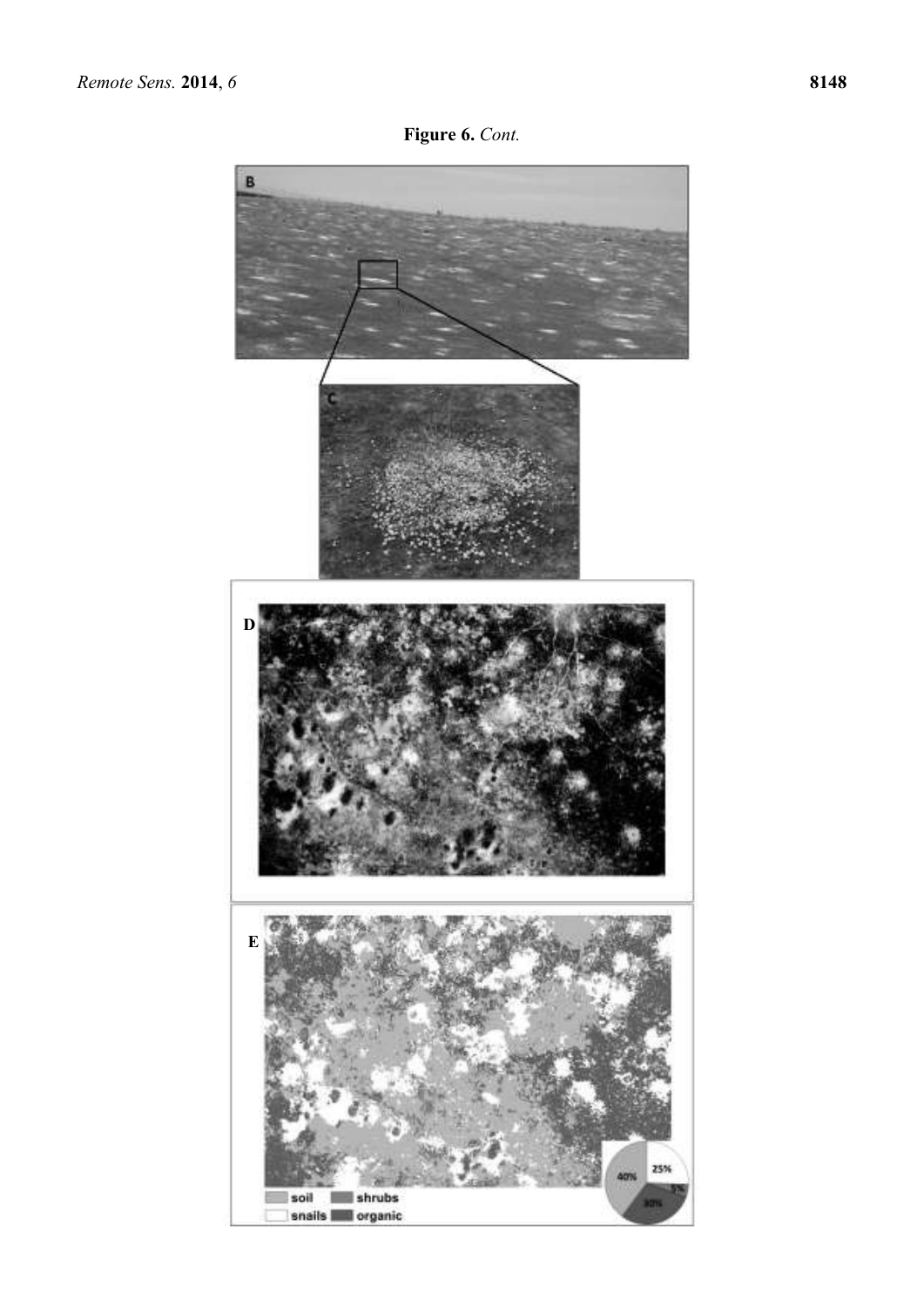## 3.3. Change Detection Models

Table 1 summarizes the mean and standard deviation (SD) of the two change detection models. Positive means indicate improvement in CI or in NDVI, while negative means indicate degradation. The threshold value was based on SD from the mean change in cases where the mean was between 0.1 and +0.1. When the mean was either smaller than −0.1 or greater than +0.1, the changes were set to zero as the reference point and were not related to the mean. In this study, since NDVI had mainly negative changes, the categories start from zero by adding half an SD towards the negative changes (Figure 7A,C). On the other hand, since CI had mainly positive changes, categories start from zero by adding one SD towards the positive changes (Figure 7B,D). Table 2 represents the results of the Δ*NDVI* and Δ*CI* for the different polygons. Significant differences were found in the NDVI between the managed RHS and the managed river stream and the other unmanaged regimes, with a considerably higher Δ*NDVI*. The Δ*CI* showed positive changes in most of the areas where no significant differences were found between the management regimes.

**Tables 1.** Change detection analysis between images, along with the change statistics, mean and SD, for the NDVI and the CI.

|                                                       |                        | <b>ANDVI</b> |     | ACI         |      |
|-------------------------------------------------------|------------------------|--------------|-----|-------------|------|
| Image 1                                               | Image 2<br><b>Mean</b> |              | -SD | <b>Mean</b> | -SD  |
| 17 September 2003 28 October 2010 $-0.83$ 0.041 0.131 |                        |              |     |             | 0.03 |

**Table 2.** Image differencing results for the NDVI and the CI products for selected images along with the change statistics, mean and SD in different polygons that represent management regimes. The polygons that were significantly different between management regimes are marked in bold.

|                                               | <b>ANDVI</b>          |           | ΔCI                  |           |
|-----------------------------------------------|-----------------------|-----------|----------------------|-----------|
| <b>Polygons for Management Regime</b>         | Mean                  | <b>SD</b> | <b>Mean</b>          | <b>SD</b> |
| Desertified shrubland with no grazing (LTERs) | $-0.086$ <sup>a</sup> | 0.021     | 0.149 <sup>a</sup>   | 0.031     |
| Desertified shrubland with grazing            | $-0.098$ <sup>a</sup> | 0.025     | $0.135$ <sup>a</sup> | 0.025     |
| <b>Unmanaged RHS</b>                          | $-0.094$ <sup>a</sup> | 0.028     | $0.133$ <sup>a</sup> | 0.032     |
| Managed RHS                                   | $-0.061$ b            | 0.027     | $0.137$ <sup>a</sup> | 0.034     |
| Managed river stream                          | $-0.061$ b            | 0.025     | $0.141$ <sup>a</sup> | 0.034     |

Small letters represent significant differences between management regimes.

In addition, change detection products were used in order to analyze category changes in the landscape cover classification. The input to the change classification model included two classification maps. The results of the kappa coefficient and overall accuracy that were calculated from the confusion matrix for the 2003 and 2010 classifications are presented in Table 3. The change classification matrix is presented in Table 4, showing the shifts between classes. Pixels that have changed from one class to another are presented in Figure 8. This map emphasizes the areas that are undergoing changes in landscape cover. Extensive changes are apparent, mainly in the pit patches of the RHSs that appear as contour lines. Thirty-nine percent of the total study area changed in classification from 2003 to 2010. Among all of the classes, the dark and light matrix classes went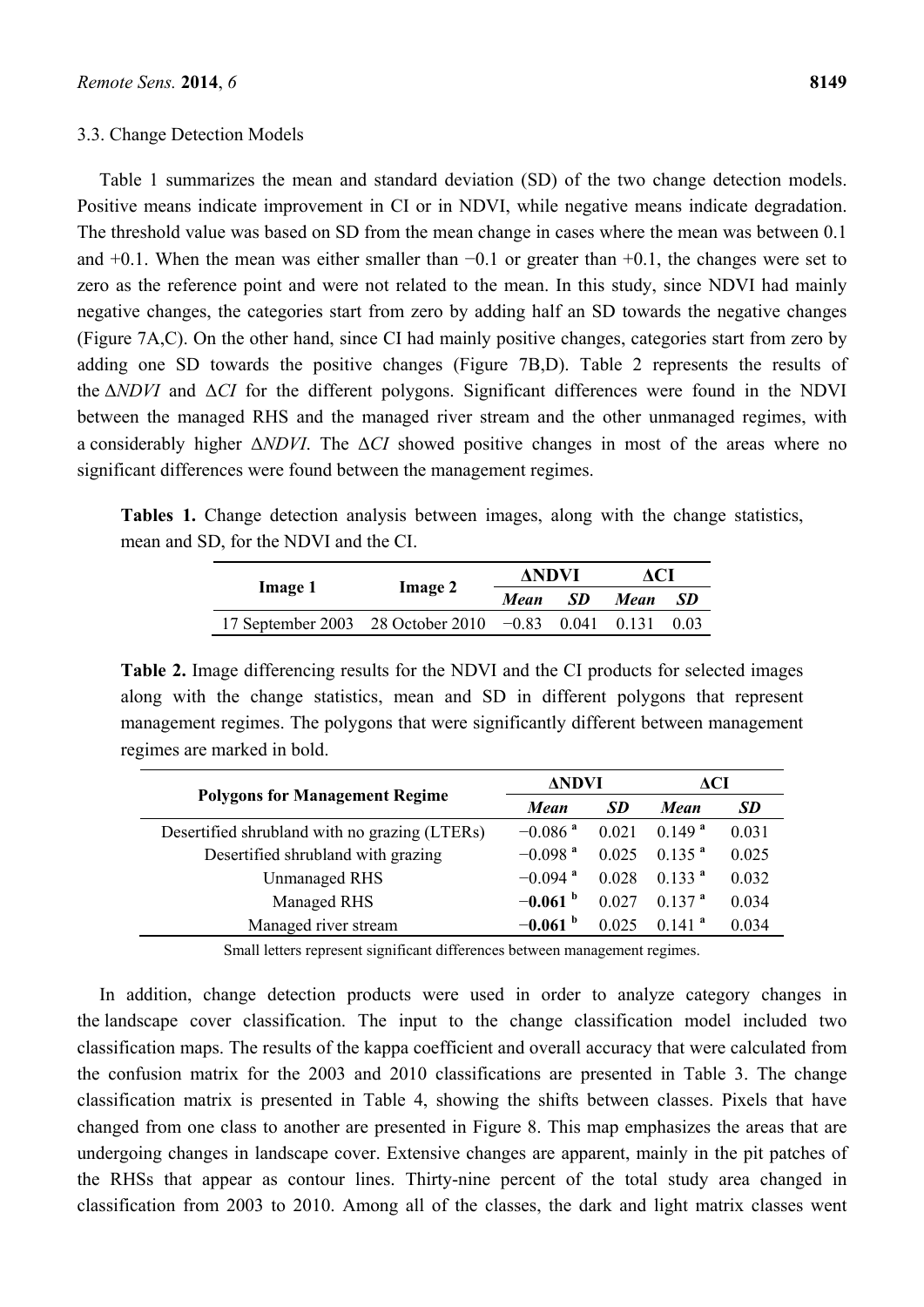through the largest change (16%) of the combined areas of both classes. Table 5 presents the changes in the categories of the landscape cover classification from 2003 to 2010. The results show large changes in the number of pixels of the white and dark matrices: an increase in the white matrix, representing an expansion in light biocrusts and bare soil, and a reduction in the dark matrix, representing a decrease in the pit and sink areas and in soil organic matter.

**Table 3.** Kappa coefficient and the overall accuracy for the landscape cover classification input images.

| <b>Classification Images</b> | Kappa Coefficient Overall Accuracy |      |
|------------------------------|------------------------------------|------|
| 17 September 2003            | 93.61%                             | 0.92 |
| 28 October 2010              | 92.26%                             | 0.91 |

**Figure 7.** Products of image change detection in NDVI and in CI, along with the respective frequency histograms of the change categories; (**A**) image differencing of NDVI between 2003 and 2010; (**B**) image differencing of CI between 2003 and 2010; (**C**) change frequency histogram for NDVI; (**D**) change frequency histogram for CI.

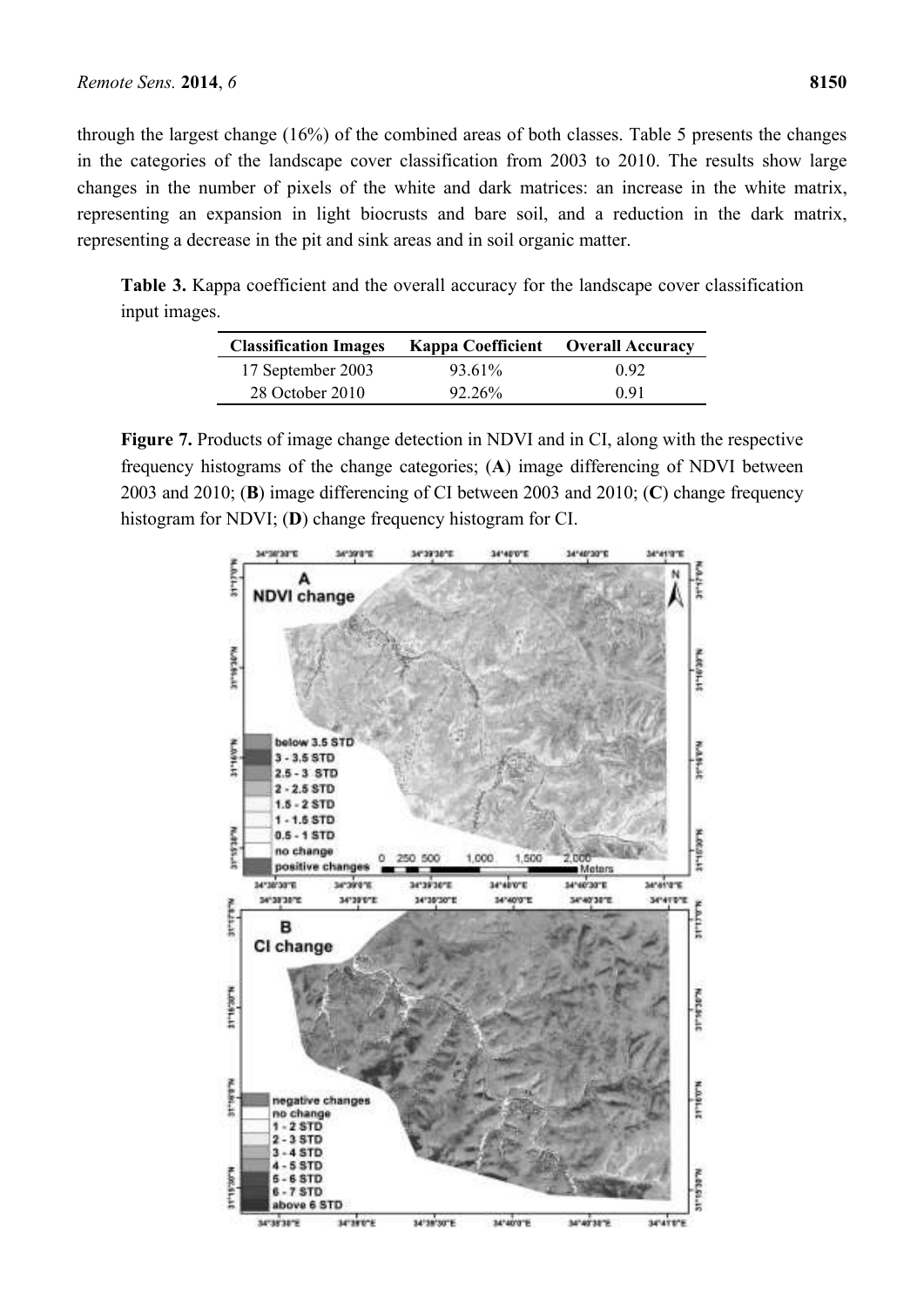

**Figure 7.** *Cont.* 

**Table 4.** Changes in the landscape cover classification from 2003 to 2010 by class categories. The unchanged pixels are marked in bold along the diagonal.

| <b>Classes</b>                       | <b>Trees and Woody</b><br>Vegetation | White<br><b>Matrix</b> | Light<br><b>Matrix</b> | Dark<br><b>Matrix</b> | <b>Shadow</b> | <b>Very Dark</b><br><b>Matrix</b> |
|--------------------------------------|--------------------------------------|------------------------|------------------------|-----------------------|---------------|-----------------------------------|
| <b>Trees and woody</b><br>vegetation | 10.445                               | 119                    | 459                    | 6741                  | 3497          | 1836                              |
| White matrix                         | 247                                  | 140,605                | 79,989                 | 10,239                | 67            | 587                               |
| Light matrix                         | 1701                                 | 138,631                | 590,013                | 221,439               | 672           | 6380                              |
| Dark matrix                          | 13,835                               | 25,539                 | 259,654                | 587,707               | 8155          | 57,152                            |
| <b>Shadow</b>                        | 2741                                 | 98                     | 188                    | 3461                  | 2684          | 1760                              |
| Very dark matrix                     | 1342                                 | 720                    | 1967                   | 27,961                | 1773          | 17,667                            |
| <b>Unchanged pixels</b>              |                                      |                        |                        |                       |               | 1,349,121                         |
| <b>Changed pixels</b>                |                                      |                        |                        |                       |               | 878,950                           |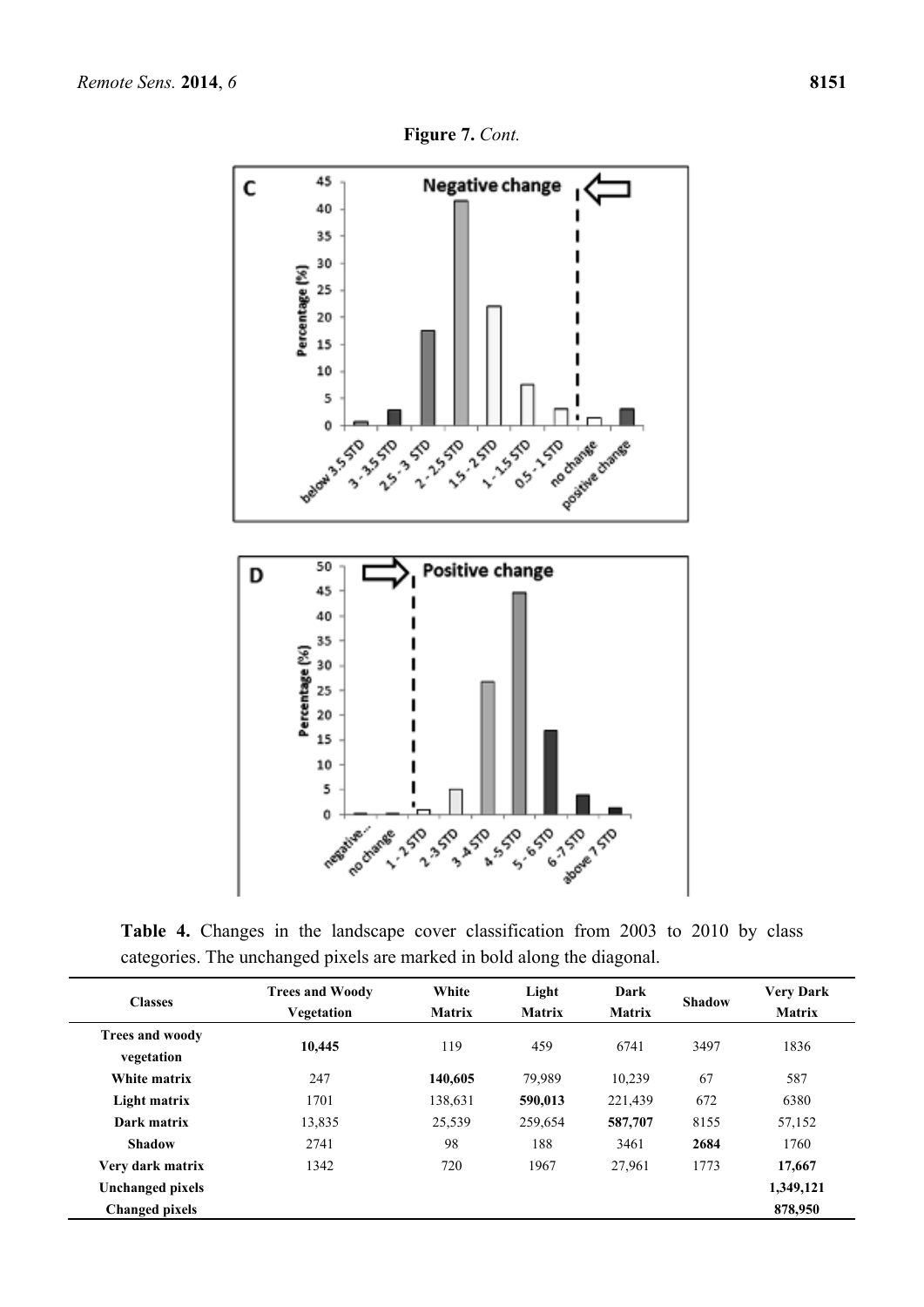

**Figure 8.** Change detection product for the landscape classification between 2003 and 2010.

**Table 5.** Number of pixels in each class in the years 2003 and 2010 and the total change in the number of pixels.

| <b>Class</b>                         | <b>Number of Pixels</b><br>in $2003$ | <b>Number of Pixels</b><br>in $2010$ | <b>Change in the Number of Pixels from</b><br>2003 to 2010 |
|--------------------------------------|--------------------------------------|--------------------------------------|------------------------------------------------------------|
| <b>Trees and woody</b><br>vegetation | 23,097                               | 30,311                               | 7214                                                       |
| White matrix                         | 231,734                              | 305,712                              | 73,978                                                     |
| Light matrix                         | 958,836                              | 932,270                              | $-26,566$                                                  |
| Dark matrix                          | 952,042                              | 857,548                              | $-94,494$                                                  |
| <b>Shadow</b>                        | 10,932                               | 16,848                               | 5916                                                       |
| Very dark matrix                     | 51,430                               | 85,382                               | 33,952                                                     |

## *3.4. GWR Statistical Tests*

The effect of environmental variables (landscape classification, slope, solar radiation and distance from river stream) on NDVI and CI was studied for each of the two years (2003 and 2010). The spatial analysis results for the GWR statistical tests are shown in Table 6 for the NDVI in both years, with the statistical models that were performed,  $R^2$  and adjusted  $R^2$  values. The results indicate that in the year 2003, the landscape classification is the best explanatory variable for the NDVI ( $R^2 = 0.58$  and  $R^2$ <sub>adjusted</sub> = 0.52). Nevertheless, the group of all explanatory variables that gave the best explanation of NDVI in the year 2003 was the combination of all four environmental variables ( $R^2 = 0.82$  and  $R^2$ <sub>adjusted</sub> = 0.74). However, the GWR results indicate that in the year 2010, the best explanatory variable for the NDVI was distance from river stream ( $R^2 = 0.69$  and  $R^2$ <sub>adjusted</sub> = 0.62). In both the 2003 and the 2010 results, joined explanatory environmental variables gave higher correlation results for the NDVI. The combination of the variables of distance from river stream, solar radiation and slope showed a higher spatial correlation to the NDVI ( $R^2 = 0.95$  and  $R^2$ <sub>adjusted</sub> = 0.93). The changes between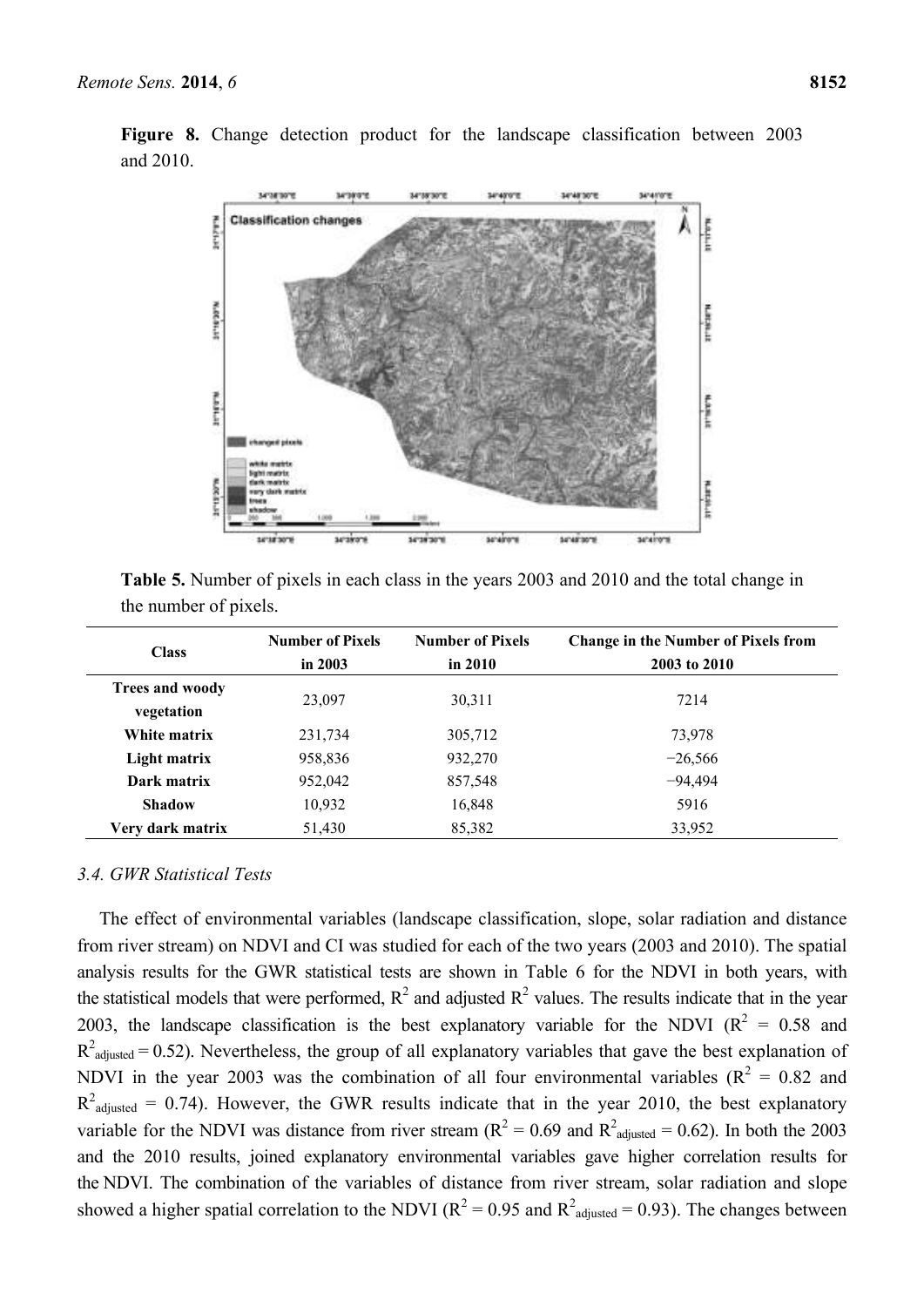the years in the environmental explanatory variables of the NDVI can be explained due to the extreme landscape changes in this system.

**Table 6.** GWR results for the NDVI extracted from the images in the years 2003 and 2010, as the dependent variable, *versus* the explanatory environmental variables. The bold values are the highest  $R^2$  results for each year.

| <b>Dependent Field and Explanatory Field</b>                                                   | $\mathbf{R}^2$<br>(2003) | $R^2$ Adjusted<br>(2003) | $\mathbb{R}^2$<br>(2010) | $R^2$ Adjusted<br>(2010) |
|------------------------------------------------------------------------------------------------|--------------------------|--------------------------|--------------------------|--------------------------|
| NDVI versus landscape classification                                                           | 0.58                     | 0.52                     | 0.65                     | 0.60                     |
| NDVI <i>versus</i> distance from river stream                                                  | 0.47                     | 0.37                     | 0.69                     | 0.62                     |
| NDVI <i>versus</i> slope                                                                       | 0.48                     | 0.35                     | 0.68                     | 0.59                     |
| NDVI versus solar radiation                                                                    | 0.44                     | 0.33                     | 0.62                     | 0.52                     |
| NDVI versus landscape classification and slope                                                 | 0.706                    | 0.60                     | 0.76                     | 0.68                     |
| NDVI versus landscape classification and solar radiation                                       | 0.73                     | 0.64                     | 0.77                     | 0.76                     |
| NDVI versus solar radiation and slope                                                          | 0.49                     | 0.33                     | 0.88                     | 0.82                     |
| NDVI versus landscape classification, distance from river<br>stream and solar radiation        | 0.711                    | 0.604                    | 0.83                     | 0.76                     |
| NDVI versus distance from river stream and solar radiation                                     | 0.52                     | 0.43                     | 0.95                     | 0.93                     |
| NDVI versus landscape classification, solar radiation, slope<br>and distance from river stream | 0.82                     | 0.74                     | 0.77                     | 0.71                     |

**Table 7.** GWR results for the CI extracted from the images in the years 2003 and 2010, as the dependent variable, *versus* the explanatory environmental variables. The bold values are the highest  $R^2$  results for each year.

| <b>Dependent Field and Explanatory Field</b>                                                 | $\mathbb{R}^2$<br>(2003) | $R^2$ Adjusted<br>(2003) | $\mathbb{R}^2$<br>(2010) | $R^2$ Adjusted<br>(2010) |
|----------------------------------------------------------------------------------------------|--------------------------|--------------------------|--------------------------|--------------------------|
| CI versus landscape classification                                                           | 0.46                     | 0.39                     | 0.38                     | 0.27                     |
| CI versus distance from river stream                                                         | 0.47                     | 0.37                     | 0.28                     | 0.17                     |
| CI versus slope                                                                              | 0.34                     | 0.28                     | 0.25                     | 0.144                    |
| CI versus solar radiation                                                                    | 0.63                     | 0.55                     | 0.47                     | 0.36                     |
| CI versus landscape classification and slope                                                 | 0.61                     | 0.46                     | 0.52                     | 0.35                     |
| CI versus landscape classification and solar radiation                                       | 0.70                     | 0.60                     | 0.62                     | 0.47                     |
| CI versus solar radiation and slop                                                           | 0.59                     | 0.46                     | 0.49                     | 0.30                     |
| CI versus landscape classification, distance from river stream<br>and solar radiation        | 0.75                     | 0.64                     | 0.76                     | 0.69                     |
| CI versus distance from river stream, solar radiation and slope                              | 0.78                     | 0.71                     | 0.77                     | 0.71                     |
| CI versus landscape classification, distance from river stream,<br>solar radiation and slope | 0.79                     | 0.70                     | 0.81                     | 0.72                     |

The results of the GWR statistical tests for the CI in both years are shown in Table 7, with the statistical models that were performed,  $R^2$  and adjusted  $R^2$  values. The results showed a similar pattern in both years. They indicate that the solar radiation was the best explanatory variable for the CI in both years ( $R^2 = 0.63$  and  $R^2$ <sub>adjusted</sub> = 0.55 in 2003, and  $R^2 = 0.47$  and  $R^2$ <sub>adjusted</sub> = 0.36 in 2010). Furthermore, as in the NDVI results, joined explanatory environmental variables gave higher spatial correlation results for the CI. The best combination of the explanatory environmental variables was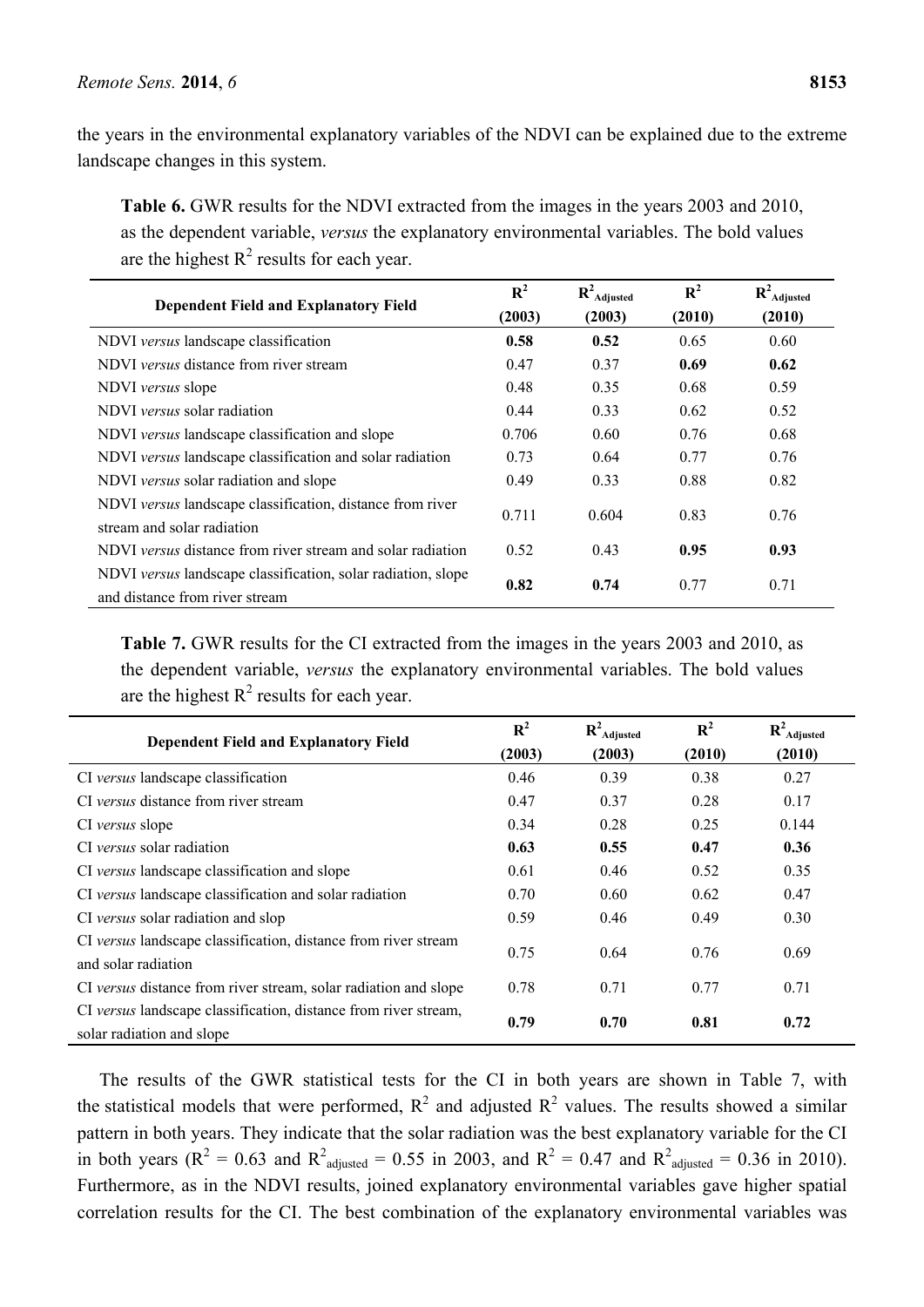the combination of all four environmental variables, showing a higher spatial correlation to the CI than any sole variable in both years ( $R^2 = 0.79$  and  $R^2$ <sub>adjusted</sub> = 0.70 in 2003, and  $R^2 = 0.81$  and  $R^2$ <sub>adjusted</sub> = 0.72 in 2010).

## *3.5. Hotspot Analysis: Spatial Clustering*

The results of the hotspot analyses for the NDVI with high and low clustering values in 2003 and in 2010 are shown in Figure 9A,B, respectively.

**Figure 9.** Hotspot analysis spatial clustering for the NDVI extracted from the 2003 and 2010 images: (**A**) hotspot analysis spatial clustering from the 2003 NDVI image; and (**B**) hotspot analysis spatial clustering from the 2010 NDVI image.

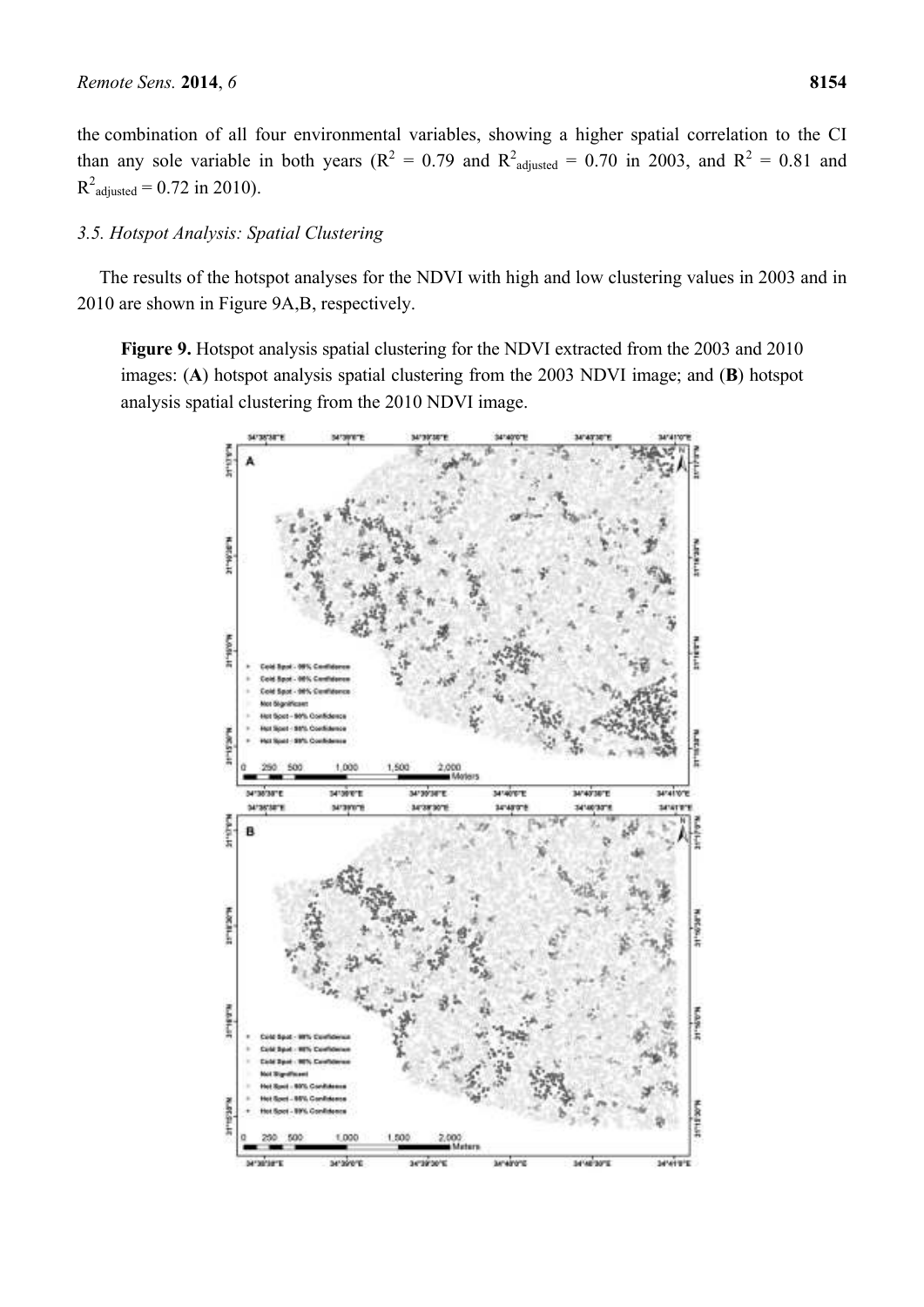The pattern analysis enables us to observe changes in the spatial cover, created by random processes. Changes in NDVI with significantly high *p*-values indicate clear clustering, while low *p-*values mean that the observed spatial pattern is the result of a random process. Statistically, the higher the positive z-score values, the more intense the clustering of high values (hot spot), whereas the more negative the z-score values, the more intense the clustering of low values (cold spot). The results of the hotspot analysis from 2003 show a clear clustering of high values (hot spot) in the large river stream (third stream order) with a high positive z-score. This clustering is intensified in the results from the 2010 hotspot analysis. The results are in accordance with the positive changes in the NDVI, mainly in the large river stream. However, the negative z-scores mainly represent areas with biocrust expansion. In this case, the clustering of cold spots decreased in 2010. These results are also complementary with the CI change model that showed a positive development in the CI, but with no significant differences between the polygons in the different management regimes.

## **4. Discussion**

A drier climate affects ecosystem functions through changes in the landscape structure that, in turn, affect the functional source-sink relations of abiotic and biotic flows through a reduction of the sink patches and an expansion of the source patches [76]. The changes in landscape mosaic determine the spatial distribution of water, transported solutes, sediments, diversity and productivity in dryland systems [5,38,77,78]. In these systems, the eco-hydrological functioning of watersheds on a small scale (within slope flows) and a larger scale (slope-river stream flows) is based on the spatial configuration of runoff-producing source areas (biocrusts) and runoff-absorbing sink areas (shrubs or human-made pits) in the watershed.

Redistribution of water and overland runoff collection by human-made sinks, such as contour catchments, in order to improve productivity, diversity and ecosystem services, are widely used throughout the world (e.g., [33,79–81]). Previous studies have shown that RHSs enhance ecosystem function by increasing soil organic matter accumulation in the pits [4,25,77], increasing active carbon rates and nutrient accumulation, reducing the leakage of resources by accumulating runoff water and nutrients and preventing soil erosion [4,25]. In the current study, we used the knowledge gained about the relationships between the structure and function of natural and human-made, two-phase mosaics on a small scale to interpret them with regard to large-scale changes. We evaluated changes in vegetation, soil and landscape cover on the watershed scale, due to drought events and the effect of human-made RHSs on landscape structure.

#### *4.1. Spatial and Temporal Changes in Vegetation Cover*

The negative change in the NDVI shows that the whole system is in a degradation process in relation to energy flow. Drought years seriously affect the amount of water available for the woody vegetation, significantly reducing vegetation production as a result of water shortage. This effect is well demonstrated by the significant decrease in NDVI values in the unmanaged areas between the years 2003 and 2010. However, our results show significantly higher NDVI in the RHS and in the managed river stream. The effect of the RHS redoes the rate of resource leakage on various scales and on energy flow and nutrient fluxes in the ecosystem. However, the reduction in NDVI change values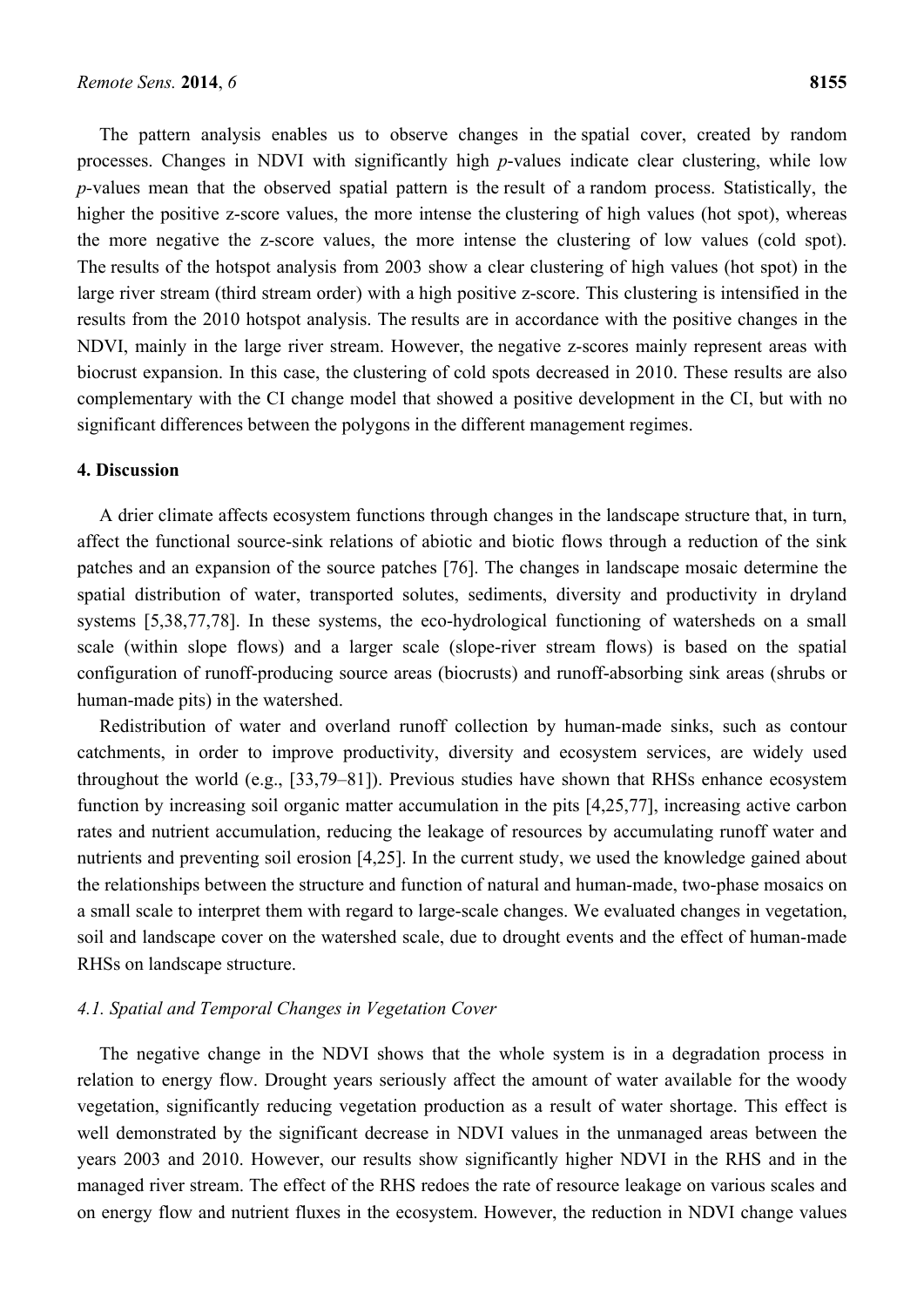occurs also in the managed RHS and indicates that the whole ecosystem (managed and unmanaged) is under degradation processes. These results can explain the different dynamics of the redistribution of water and nutrients in managed and unmanaged systems on various scales. The significantly higher NDVI values in the managed RHS are due to a reduction in resource leakage through reduced overland runoff-producing, an increase in rainfall absorption and the prevention of soil erosion in the human-made sink patches. The RHS reduces the degradation rate in the system by adding artificial sink patches that overcome the reduction of the natural shrub sink patches as a consequence of drought [4,25,36]. The significantly high NDVI values in the third order river stream can indicate the higher contribution of water, soil, nutrients and organic matter from the crusted slope to the river that has a positive effect on the natural and planted woody vegetation in the river stream. We are, therefore, suggesting that the drought changes the scale of the source-sink relationships; at present, the whole slope, due to a high biocrust cover, is a source of abiotic and biotic flows, and the river is the sink. However, more studies from multiple sites over long-term periods are needed. In addition, additional observation and experimental studies that focus on links and feedbacks between hydrological, pedological and ecological processes at the watershed scale are needed.

The changes that were observed in the GWR model between the years 2003 and 2010 in the environmental variables can explain the spatial variance by the high changes (39%) in the source-sink relationship. These changes are mainly due to the redistribution process of water and sediment. The hotspot analyses showed clear clustering in the third stream order that intensified from 2003 to 2010. The hotspot analysis, showing the processes of resources flowing from the slope into the river streams, suggests that redistribution influences the spatial clustering, not only of soil, vegetation and ecosystem properties [38], but also of hydrological and erosion sedimentation [82], in this degraded ecosystem. However, more hydrological studies are needed.

## *4.2. Spatial and Temporal Changes of Biocrust Cover*

The development of biocrusts in arid lands contributes positively to the soil's build up, stability, fertility and runoff generation. Additionally, they are of high importance regarding the landscape's two-phase mosaic structure that drives soil and vegetation patterns and the redistribution of overland runoff in arid areas [4,7,11,83]. However, there is a tipping point where the functioning of the biocrusts changes the state of the system from a resource-conserving ecosystem into a resource-leaking ecosystem. This state change occurs when the crust cover is high in relation to the shrub cover, and this state is a typical desertification state. Therefore, the state of soil crusts within the landscape mosaic is important for desertification determination and for studies of climate change effects on desertification [44,59]. The present study shows the ability to detect and to map biocrust development, in semi-arid areas after drought years and the utility of applying spectral CI as an indicator of desertification processes. The results show positive changes in the CI with the expansion of the biocrusts in the ecosystem. The reduction in the woody vegetation patches and the biocrust expansion increased resource leakage in the ecosystem on the small, as we already indicated [7,11,83], and the large scale. Several studies have shown that on a sandy substrate, biocrusts stabilize shifting dunes [84]. However, on a loess substrate, as in our case, biocrusts increase resource and nutrient loss with runoff [28,44,85] and reduce the ability of plants to germinate [86]. The decreased production resulting from crust patch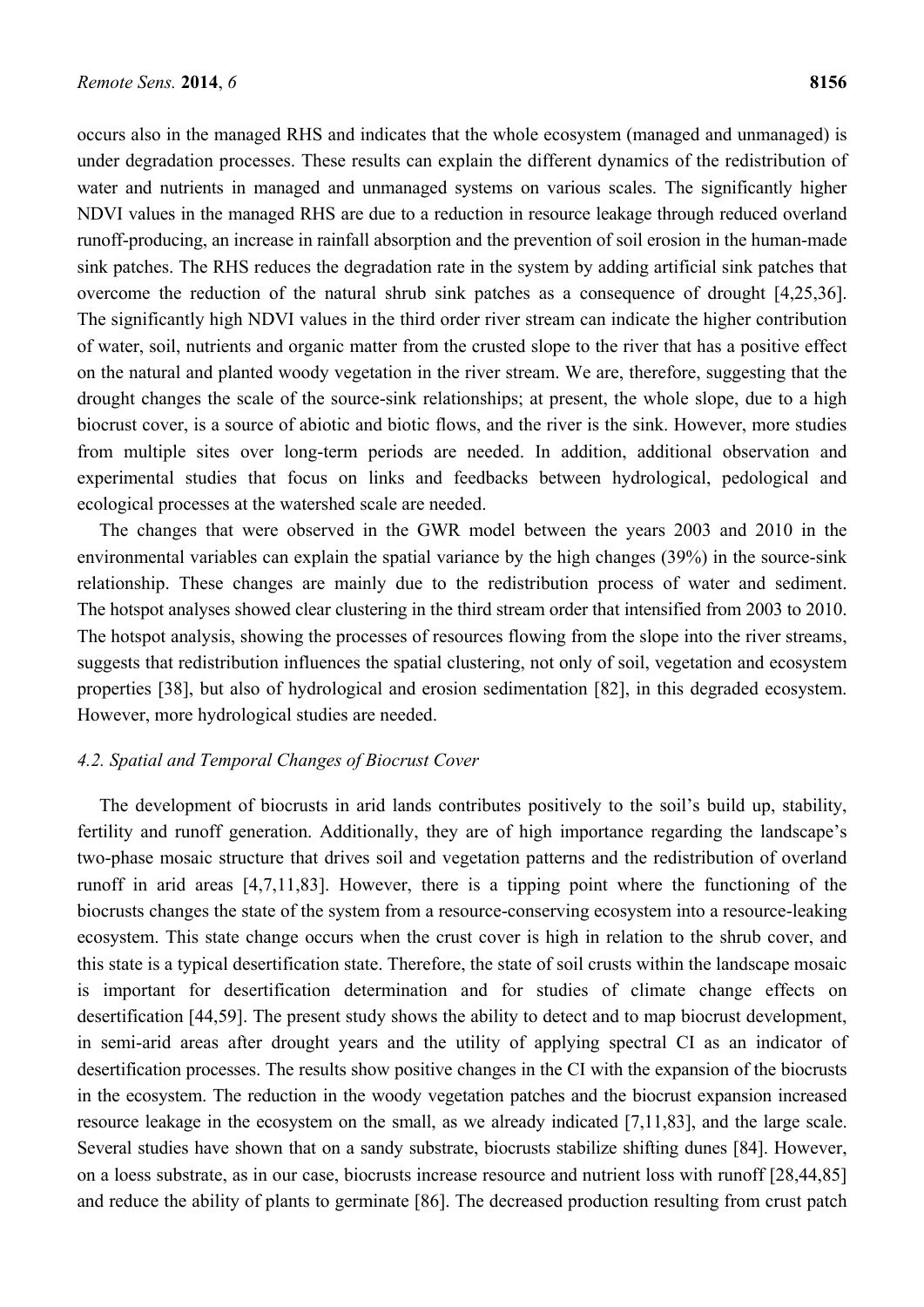expansion indicates desertification processes in our study area as a result of high frequency drought events [87]. Therefore, we suggest that CI could be an effective indicator for detecting large-scale desertification processes due to climate change and as a tool for studying biocrust dynamics [84].

CI is an effective indicator due to the signals driven by the external morphology of the biocrusts, whose development and species composition are highly affected by climate (radiation, temperature, soil structure and moisture). Changes in signals are driven by changes in the morphology of the soil crust by biocrust development that is determined by low moisture (drought) and high radiation. This explains why solar radiation was the best explanatory variable for the CI in both years. Other studies have shown that the species composition of biocrusts in the interslope is dependent on radiation [88]. Detecting changes in the morphology of the biocrusts by CI is important for understanding how materials, such as dust, water and seeds, move across the soil surface covering vast regions in drylands worldwide [57]. Therefore, CI could serve as a universal index for determining the function of a two-phase landscape mosaic in relation to its hydro-geological and biological components. CI indicates the potential of the system to retain or lose water, soil and nutrients and to utilize these resources to produce biomass and to conserve biodiversity.

## *4.3. Spatial Patterns of Landscape Cover's Structure and Function*

This study demonstrates the importance of identifying the combined climate and human-driven landscape cover changes in landscape structure as an indicator for changes in its hydro-ecological functions. In semi-arid areas, the function is dependent on two types of structures: (1) structures that enhance the movement of abiotic and biotic elements across the landscape; and (2) structures that intercept the movement of these elements and conserve them in resource-enriched patches. The first structures are either formed naturally by cyanobacteria, lichens and mosses as ecosystem engineers and are known as biocrusts or by humans using mechanical means and are known as physical crusts (e.g., [4,28,44]). The second structures are either formed naturally by plants and animals or intentionally by humans in the form of pits and mounds. The two types of structures are linked in their functionality; the crust contributes biotic and abiotic elements to the pits and the mounds that make them resource-enriched patches. These processes create a landscape mosaic made of resource-enriched and resource-deprived patches. The number, size and configuration of the two patch types control resource conservation and leakage on the patch, slope, river stream and the watershed scales.

Soil and nutrient conservation and leakage in drylands occur in pulses driven by rainfall duration and intensity [89]. The frequency and magnitude of resource conservation or leakage are controlled by pulse intensity and landscape mosaic, and therefore, they are spatial-scale dependent. Studies have shown that on a slope scale, the magnitude of water leakage increases with the spatial scale [7]. On a watershed scale, studies have found that the frequency of runoff generation in the river streams is negatively related to watershed size [40], whereas the magnitude is positively related to watershed size [40,90]. The scale-dependent principles, in relation to resource conservation and leakage, were demonstrated in this study. Before the drought, due to the high abundance of shrubs on the slope and the river stream, most of the resources were conserved on the slope and in the first order watershed. After the drought, with the increase of CI, water, soil and nutrients leaked from the slope and from the first and second stream order and accumulated in the large river stream (third stream order). The drought-induced changes, on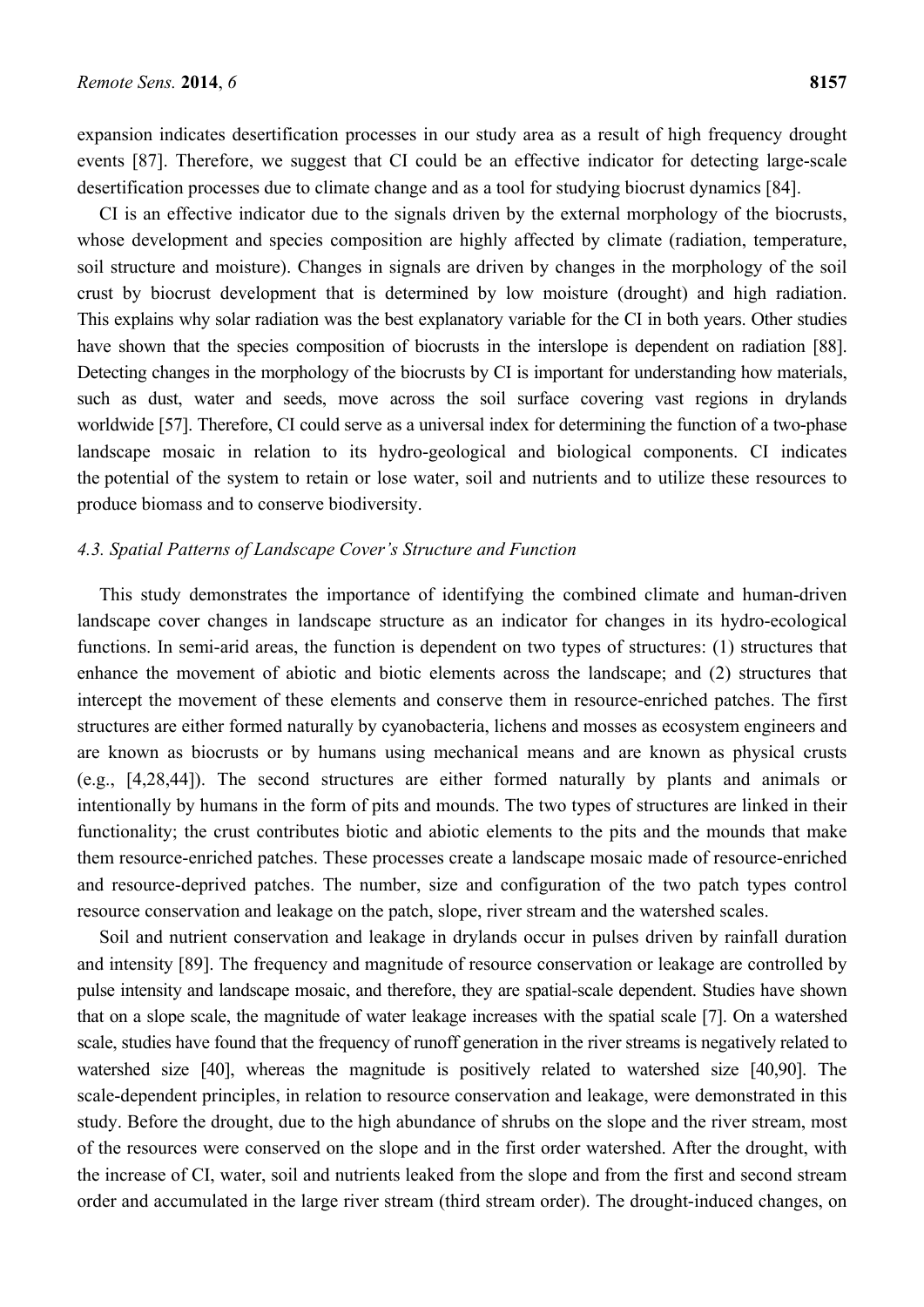the scale of resource transportation, are the main causes of desertification on the small watershed scales and of the increase of plant productivity in the large river stream.

Our study shows that mapped changes in NDVI and CI across the landscape demonstrate that human intervention, by constructing RHSs, can mitigate the effect of drought and function as a hydro-ecological ecosystem. RHS mimics the function of the shrub patches through the construction of large pits that increase the sink function in the landscape. In addition, the sink function increases by changing the spatial configuration of the pits. While the shrubs form a spot pattern, the contour catchment system creates a bended pattern that prevents resource leakage. In the RHS, water and materials flow from the natural matrix dominated by soil crust to the human-made catchment as an integrated system that forms highly resource-enriched patches.

Our results show that the RHS is an effective system for reducing the rate and counteracting the negative effects of drought. However, more studies from multiple sites over greater time periods are needed. In addition, more observations and experimental studies that are focused on links and feedbacks among hydrological, pedological and ecological processes at the watershed scale are required to validate this conclusion. RHSs prevent leakage, because they are located on the slope where the magnitude of runoff pulses is low [11]. RHS is an adaptive system, functioning as a source-sink system that can be controlled by adjusting: (1) the distances between the banded catchments; (2) the number of banded contour catchments along the slopes; and (3) the proportional size of the contour catchment area in the RHS and the natural source matrix area [4,25]. However, there are constraints on the number of contour catchments, since there is a trade-off between the distribution of runoff to the slope and to the large river stream. Too many contour catchments limit the movement of water to the large river stream and reduce its productivity. This demonstrates the complexity of landscape management through adding sink functions as a means for combating desertification and mitigating climate change.

#### **5. Summary and Conclusions**

This study evaluated the changes in soil, vegetation, and landscape cover due to a series of drought years in a managed and unmanaged desertified shrubland in the northern Negev, Israel. This was done using two spectral indices (*i.e.*, NDVI, CI) combined with landscape classification. In addition, the study examined the environmental effects on the indices behavior and their statistical clustering after a drought period. Our main conclusions are as follows:

- a. Two opposite trends indicate ecosystem degradation (39% of total area). The NDVI shows negative change (mean change =  $-0.83$ ; SD = 0.041 indicating vegetation reduction) while the CI shows positive change (mean change  $= 0.131$ ; SD  $= 0.03$  indicating expansion of biocrusts). The measured changes represent redistribution processes of water, sediments, and seeds in a watershed scale.
- b. The study utilizes a novel combination of a spectral, spatial, and temporal analysis approach based on the use of remote sensing and geographic information systems. With this in mind, short-term landscape changes following a period of successive drought years are identified by the integrated framework.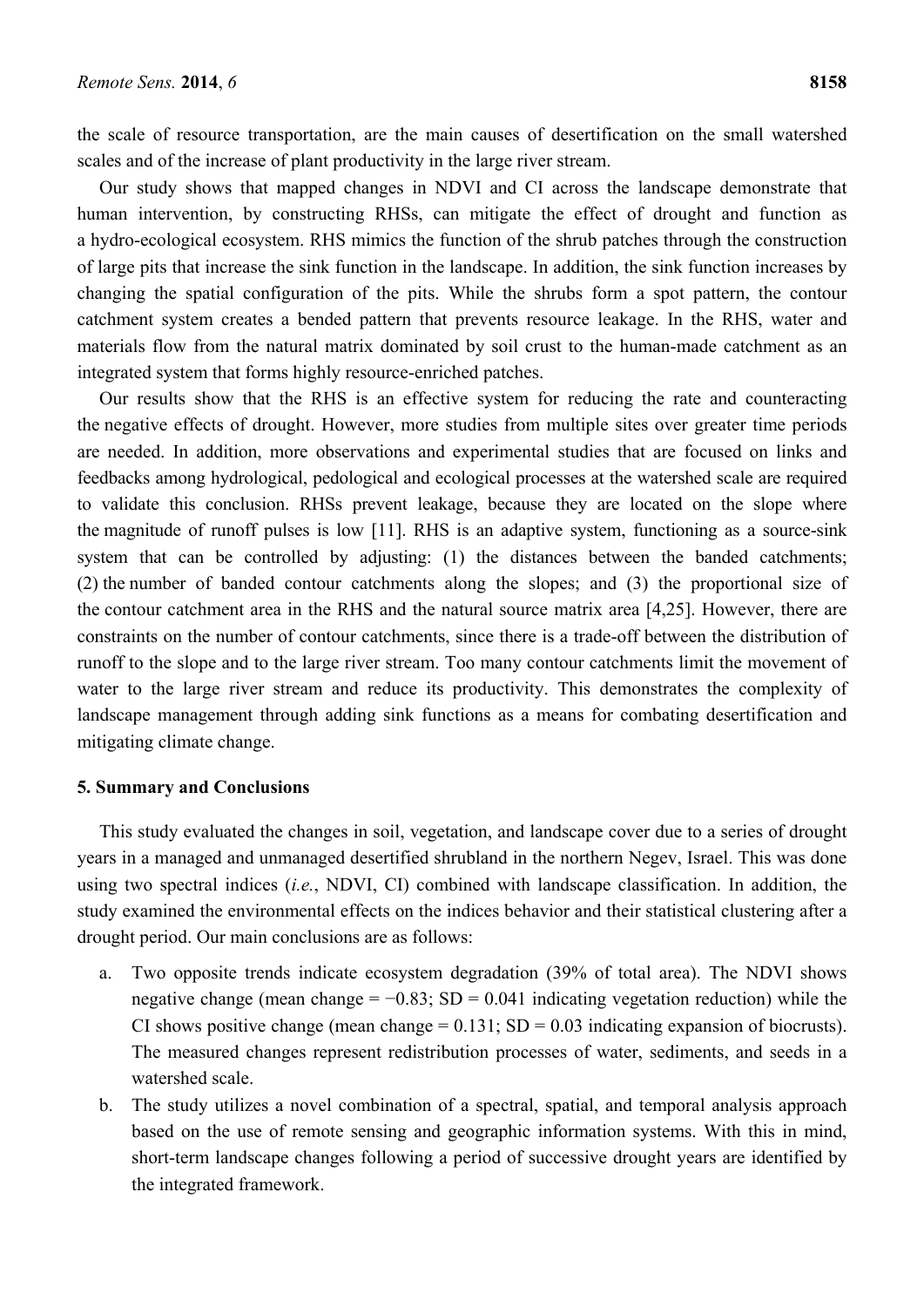- c. More specifically, for the first time spectral CI is applied as a change detection indicator in conjunction with NDVI. This indicator is used to quantify landscape degradation processes in a watershed scale, especially in arid environment where high vegetation is scarce.
- d. Future studies should test the success of this framework in different sites and different degradation states. In addition, spaceborne remote sensing (multispectral and hyperspectral) can assist in upscaling the hydrological, pedological, and ecological processes to a regional scale.

## **Acknowledgments**

Financial support by the Transnational Access to Research Infrastructures activity in the 7th Framework Program of the EC under the ExpeER project (REA grant Agreement No. 262060) for conducting the research is gratefully acknowledged. In addition, the research is funded by the Forest Department of the Jewish National Fund (JNF), Israel.

## **Author Contributions**

Tarin Paz-Kagan initiated the research and was the principal to all phases of the investigation. All other co-authors equally contributed to the study and to the manuscript.

## **Conflicts of Interest**

The authors declare no conflict of interest.

## **References**

- 1. Valentin, C.; d'Herbès, J.M.; Poesen, J. Soil and water components of banded vegetation patterns. *Catena* **1999**, *37*, 1–24.
- 2. Mendoza-Aguilar, D.; Cortina, J.; Pando-Moreno, M. Biological soil crust influence on germination and rooting of two key species in a *Stipa tenacissima* steppe. *Plant Soil* **2014**, *375*, 267–274.
- 3. Aguiar, M.N.R.; Sala, O.E. Patch structure, dynamics and implications for the functioning of arid ecosystems. *Trends Ecol. Evol.* **1999**, *14*, 273–277.
- 4. Eldridge, D.; Zaady, E.; Shachak, M. Microphytic crusts, shrub patches and water harvesting in the Negev Desert: The shikim system. *Landsc. Ecol.* **2002**, *17*, 587–597.
- 5. Li, X.J.; Li, X.R.; Song, W.M.; Gao, Y.P.; Zheng, J.G.; Jia, R.L. Effects of crust and shrub patches on runoff, sedimentation, and related nutrient (C, N) redistribution in the desertified steppe zone of the Tengger Desert, northern China. *Geomorphology* **2008**, *96*, 221–232.
- 6. Moreno-de las Heras, M.; Saco, P.M.; Willgoose, G.R.; Tongway, D.J. Assessing landscape structure and pattern fragmentation in semiarid ecosystems using patch-size distributions. *Ecol. Appl.* **2011**, *21*, 2793–2805.
- 7. Shachak, M.; Pickett, S.T.A. Chapter 8. Linking ecological understanding and application: patchiness in a dryland system. In *The Ecological Basis for Conservation—Heterogeneity, Ecosystems, and Biodiversity*; Pickett, S., Ostfeld, R.S., Shachak, M., Likens, G., Eds.; Springer-Verlag: New York, NY, USA, 1997; Volume 21, pp. 108–119.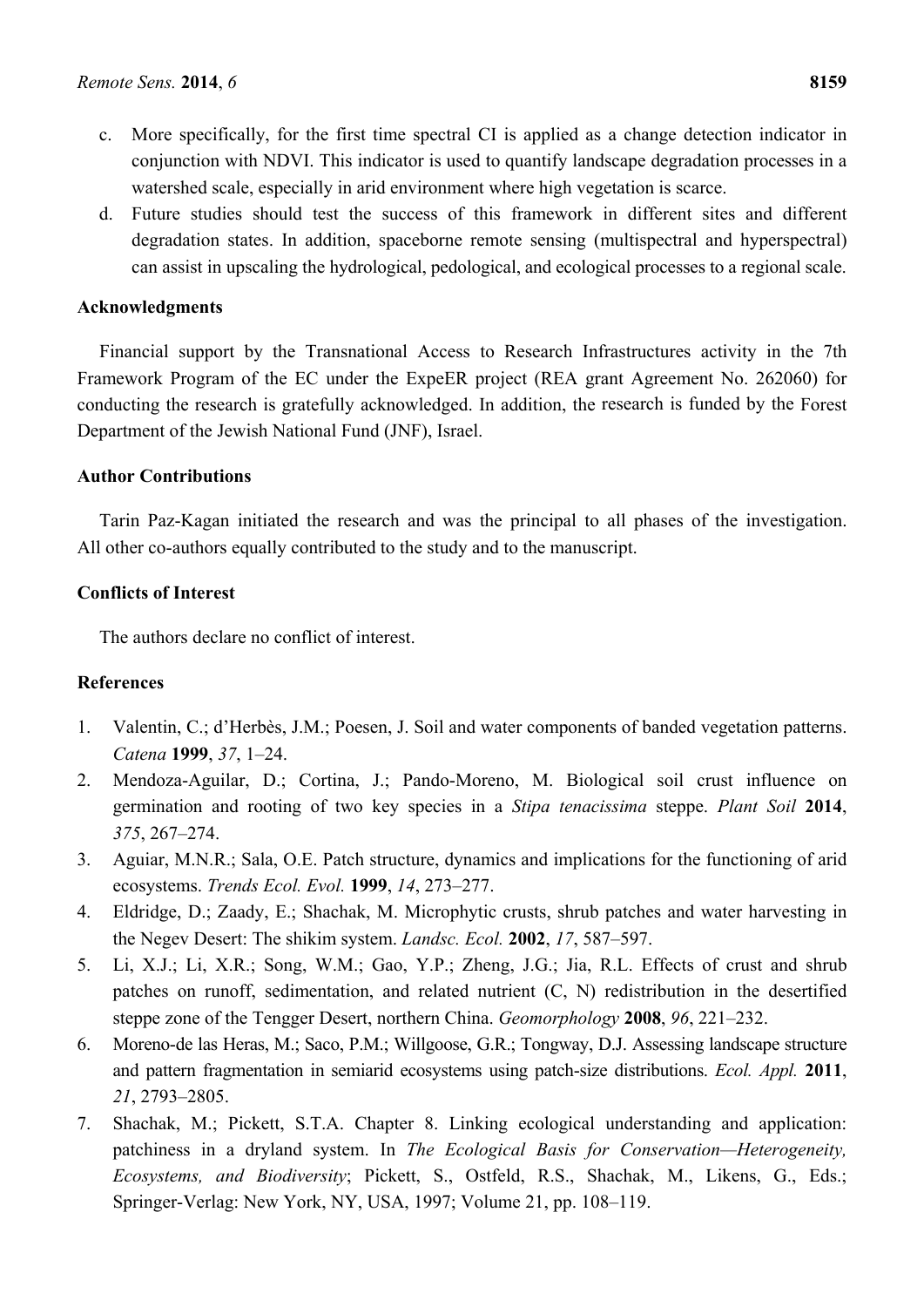- 8. Jones, C.G.; Lawton, J.H.; Shachak, M. Positive and negative effects of orfanisms as physical ecosystem engineers. *Ecology* **1997**, *78*, 1946–1957.
- 9. Segoli, M.; Ungar, D.U.; Shachak, M. Shrube enhance resilience of semi-arid ecosystem by engineering regrowth. *Ecohydrology* **2008**, *1*, 330–339.
- 10. Segoli, M.; Ungar, E.D.; Shachak, M. Fine-scale spatial heterogeneity of resource modulation in semi-arid "islands of fertility". *Arid Land Res. Manag.* **2012**, *26*, 344–354.
- 11. Shachak, M.; Sachs, M.; Moshe, I. Ecosystem management of desertified shrublands in Israel. *Ecosystems* **1998**, *1*, 475–483.
- 12. Easterling, D.R.; Meehl, G.A.; Parmesan, C.; Changnon, S.A.; Karl, T.R.; Mearns, L.O. Climate extremes: Observations, modeling, and impacts. *Science* **2000**, *289*, 2068–2074.
- 13. De Ridder, K.; Gallée, H. Land surface-induced regional climate change in southern Israel. *J. Appl. Meteorol.* **1998**, *37*, 1470–1485.
- 14. Glantz, M.H.; Orlovsky, N. Desertification: A review of the concept. *Desertif. Control Bull.* **1983**, *9*, 15–22.
- 15. Kefi, S.; Rietkerk, M.; Alados, C.L.; Pueyo, Y.; Papanastasis, V.P.; ElAich, A.; de Ruiter, P.C. Spatial vegetation patterns and imminent desertification in mediterranean arid ecosystems. *Nature*  **2007**, *449*, 213–217.
- 16. Reynolds, J.F.; Smith, D.M.S.; Lambin, E.F.; Turner, B.L.; Mortimore, M.; Batterbury, S.P.J.; Downing, T.E.; Dowlatabadi, H.; Fernández, R.J.; Herrick, J.E.; *et al.* Global desertification: Building a science for dryland development. *Science* **2007**, *316*, 847–851.
- 17. Verstraete, M.M.; Schwartz, S.A. Desertification and global change. *Vegetation* **1991**, *91*, 3–13.
- 18. Ravi, S.; Breshears, D.D.; Huxman, T.E.; D'Odorico, P. Land degradation in drylands: Interactions among hydrologic-aeolian erosion and vegetation dynamics. *Geomorphology* **2010**, *116*, 236–245.
- 19. Adams, H.D.; Guardiola-Claramonte, M.; Barron-Gafford, G.A.; Villegas, J.C.; Breshears, D.D.; Zou, C.B.; Troch, P.A.; Huxman, T.E. Temperature sensitivity of drought-induced tree mortality portends increased regional die-off under global-change-type drought. *Proc. Natl. Acad. Sci. USA*  **2009**, *106*, 7063–7066.
- 20. Allen, C.D.; Macalady, A.K.; Chenchouni, H.; Bachelet, D.; McDowell, N.; Vennetier, M.; Kitzberger, T.; Rigling, A.; Breshears, D.D.; Hogg, E.H.; *et al.* A global overview of drought and heat-induced tree mortality reveals emerging climate change risks for forests. *For. Ecol. Manag.*  **2010**, *259*, 660–684.
- 21. Dai, A. Drought under global warming: A review. *Wiley Interdiscip. Rev.: Clim. Chang.* **2011**, *2*, 45–65.
- 22. Le Houérou, H.N. Climate change drought and desertification. *Arid Environ.* **1996**, *34*, 133–185.
- 23. Mulligan, M. Modelling the geomorphological impact of climatic variability and extreme events in a semi-arid environment. *Geomorphology* **1998**, *24*, 59–78.
- 24. Boeken, B.; Orenstein, D. The effect of plant litter on ecosystem properties in a Mediterranean semi-arid shrubland. *J. Veg. Sci.* **2001**, *12*, 825–832.
- 25. Eldridge, D.J.; Zaady, E.; Shachak, M. Infiltration through three contrasting biological soil crusts in patterned landscapes in the Negev, Israel. *Catena* **2000**, *40*, 323–336.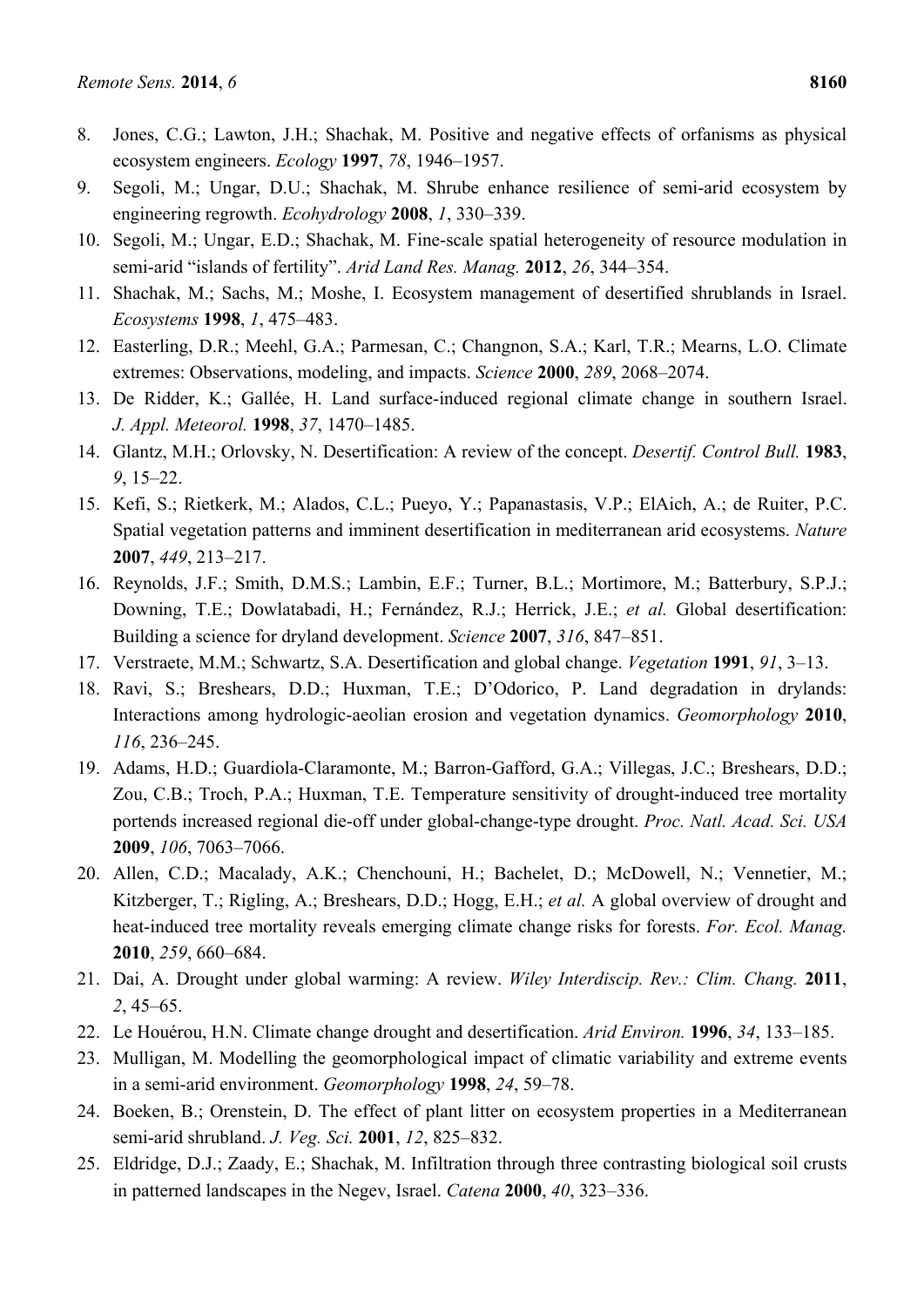- 26. West, N.E. Structure and function of microphytic soil crusts in wildland ecosystems of arid to semi-arid regions. In *Advances in Ecological Research*; Begon, M., Fitter, A.H., Macfadyen, A., Eds.; Academic Press Inc.: New York, NY, USA, 1990; Volume 20, pp. 179–223.
- 27. KrÖPfl, A.I.; Cecchi, G.A.; Villasuso, N.M.; Distel, R.A. Degradation and recovery processes in semi-arid patchy rangelands of northern Patagonia, Argentina. *Land Degrad. Dev.* **2013**, *24*, 393–399.
- 28. Zaady, E.; Offer, Z.Y.; Shachak, M. The content and contributions of deposited aeolian organic matter in a dry land ecosystem of the Negev Desert, Israel. *Atmos. Environ.* **2001**, *35*, 769–776.
- 29. Bertrand, B.; Shachak, M. Desert plant communities in human-made patches-implications for management. *Ecol. Appl.* **1994**, *4*, 702–716.
- 30. Schlesinger, W.H.; Raikes, J.A.; Hartley, A.E.; Cross, A.F. On the spatial pattern of soil nutrients in desert ecosystems. *Ecology* **1996**, *77*, 364–374.
- 31. Mussery, A.; Leu, S.; Lensky, I.; Budovsky, A. The effect of planting techniques on arid ecosystems in the northern Negev. *Arid Land Res. Manag.* **2013**, *27*, 90–100.
- 32. Turner, M.G.; O'Neill, R.V.; Gardner, R.H.; Milne, B.T. Effects of changing spatial scale on the analysis of landscape pattern. *Landsc. Ecol.* **1989**, *3*, 153–162.
- 33. Zhang, S.; Carmi, G.; Berliner, P. Efficiency of rainwater harvesting of microcatchments and the role of their design. *J. Arid Environ.* **2013**, *95*, 22–29.
- 34. De Winnaar, G.; Jewitt, G.P.W.; Horan, M. A GIS-based approach for identifying potential runoff harvesting sites in the Thukela River Basin, South Africa. *Phys. Chem. Earth Parts A/B/C* **2007**, *32*, 1058–1067.
- 35. Sache, M.; Moshe, I. Savannization: An ecologecal vible menagement approach to desertified regions. In *Arid Lands Management: Toward Ecological Sustainability*; Hoekstra, T., Moshe, S., Eds.; University of Illinois Press: Champaign, IL, USA, 1999; pp. 248–253.
- 36. Zaady, E.; Shachak, M.; Moshe, I. Ecological approach for afforestation in arid regions of the northern Negev Desert, Israel. In *Deforestation, Environment, and Sustainable Development: A Comparative Analysis*; Vajpeyi, D.K., Ed.; Greenwood Publishing Group, Inc.: Praeger, CT, USA, 2001; pp. 219–238.
- 37. Buis, E.; Veldkamp, A. Modelling dynamic water redistribution patterns in arid catchments in the Negev Desert of Israel. *Earth Surf. Process. Landf.* **2008**, *33*, 107–122.
- 38. Imeson, A.C.; Prinsen, H.A.M. Vegetation patterns as biological indicators for identifying runoff and sediment source and sink areas for semi-arid landscapes in Spain. *Agric. Ecosyst. Environ.*  **2004**, *104*, 333–342.
- 39. Maestre, F.; Cortina, J. Spatial patterns of surface soil properties and vegetation in a Mediterranean semi-arid steppe. *Plant Soil* **2002**, *241*, 279–291.
- 40. Karnieli, A.; Ben-Asher, J.; Dodi, A.; Issar, A.; Oron, G. An empirical approach for predicting runoff yield under desert conditions. *Agric. Water Manag.* **1988**, *14*, 243–252.
- 41. Mu, Q.; Zhao, M.; Kimball, J.S.; McDowell, N.G.; Running, S.W. A remotely sensed global terrestrial drought severity index. *Bull. Am. Meteorol. Soc.* **2012**, *94*, 83–98.
- 42. Tucker, C.J.; Slayback, D.A.; Pinzon, J.E.; Los, S.O.; Myneni, R.B.; Taylor, M.G. Higher northern latitude normalized difference vegetation index and growing season trends from 1982 to 1999. *Int. J. Biometeorol.* **2001**, *45*, 184–190.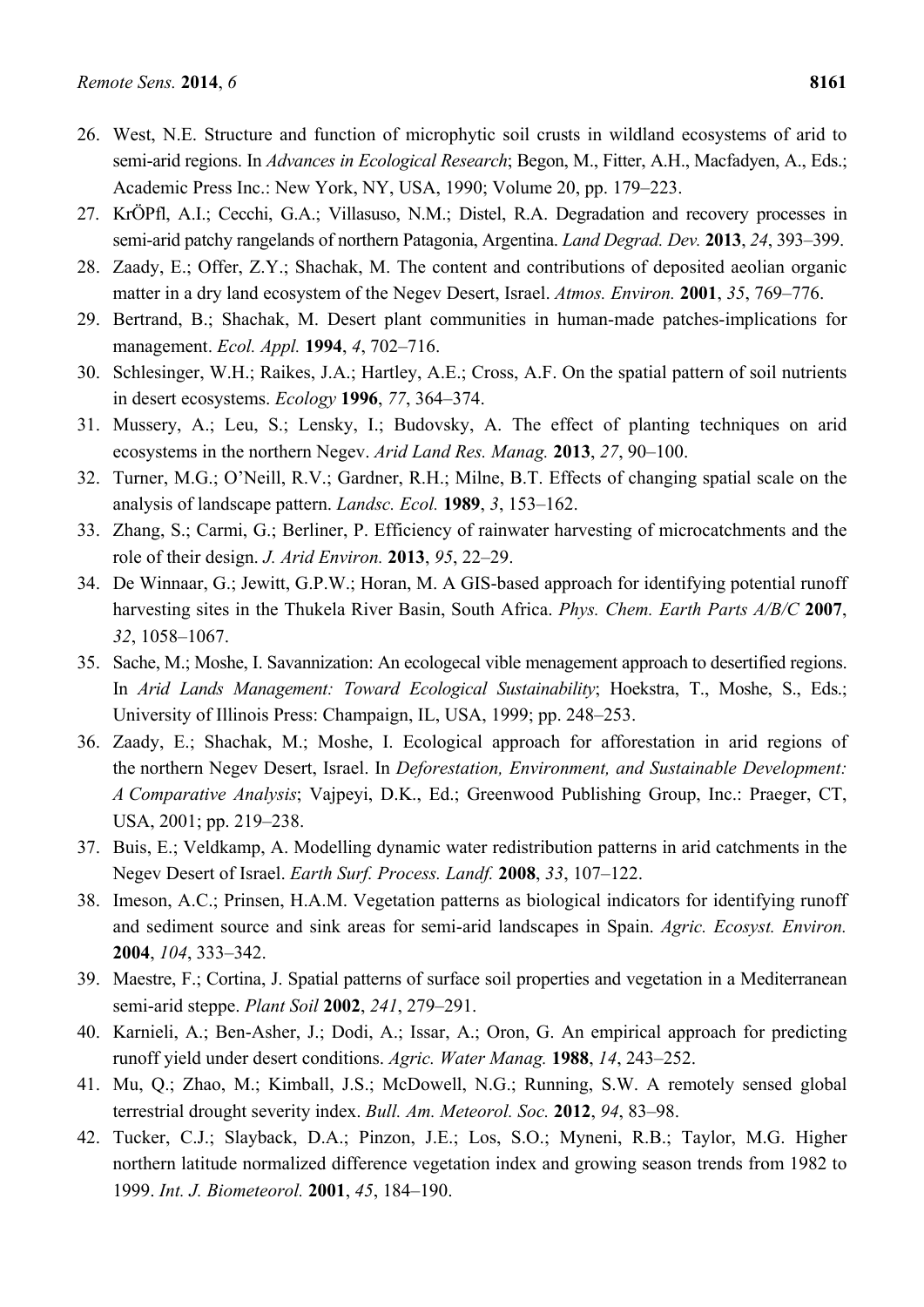- 43. Karnieli, A. Development and implementation of spectral crust index over dune sands. *Int. J. Remote Sens.* **1997**, *18*, 1207–1220.
- 44. Grishkan, I.; Zaady, E.; Nevo, E. Soil crust microfungi along a southward rainfall gradient in desert ecosystems. *Eur. J. Soil Biol.* **2006**, *42*, 33–42.
- 45. Zaady, E.; Groffman, P.; Shachak, M. Nitrogen fixation in macro- and micro-phytic patches in the Negev Desert. *Soil Biol. Biochem.* **1998**, *30*, 449–454.
- 46. Carter, M.R. Soil quality for sustainable land management: Organic matter and aggregation interactions that maintain soil functions. *Agronomy* **2002**, *94*, 38–47.
- 47. Running, S.; Loveland, T.R.; Pierce, L.L.; Nemani, R.R.; Hunt, E.R. A remote sensing based vegetation classification logic for global land cover analysis. *Remote Sens. Environ.* **1995**, *51*, 39–48.
- 48. Running, S.W.; Coughl, J.C. A general model of forest ecosystem processes for regional applications I. Hydrological balance, canopy gas exchange and primary production processes. *Ecol. Model.* **1988**, *42*, 125–154.
- 49. Running, S.W.; Nemani, R.; Heinsch, F.; Zhao, M.; Reeves, M.; Hashimoto, H. A continuous satellite-derived measure of global terrestrial primary production. *BioScience* **2004**, *54*, 547–560.
- 50. TurHorst, C.P.; Munguia, P. Measuring ecosystem function: Consequences arising from variation in biomass-productivity relationships. *Community Ecol.* **2008**, *9*, 39–44.
- 51. Carlson, T.N.; Ripley, D.A. On the relation between NDVI, fractional vegetation cover, and leaf area index. *Remote Sens. Environ.* **1997**, *62*, 241–252.
- 52. Blackburn, G.A. Spectral indices for estimating photosynthetic pigment concentrations: A test using senescent tree leaves. *Int. J. Remote Sens.* **1998**, *19*, 657–675.
- 53. Goward, S.; Tucker, C.; Dye, D. North American vegetation patterns observed with the NOAA-7 Advanced Very High Resolution Radiometer. *Vegetatio* **1985**, *64*, 3–14.
- 54. Ichii, K.; Kawabata, A.; Yamaguchi, Y. Global correlation analysis for NDVI and climatic variables and NDVI trends: 1982–1990. *Int. J. Remote Sens.* **2002**, *23*, 3873–3878.
- 55. Chen, J.; Zhang, M.Y.; Wang, L.; Shimazaki, H.; Tamura, M. A new index for mapping lichen-dominated biological soil crusts in desert areas. *Remote Sens. Environ.* **2005**, *96*, 165–175.
- 56. Weber, B.; Olehowski, C.; Knerr, T.; Hill, J.; Deutschewitz, K.; Wessels, D.C.J.; Eitel, B.; Büdel, B. A new approach for mapping of biological soil crusts in semidesert areas with hyperspectral imagery. *Remote Sens. Environ.* **2008**, *112*, 2187–2201.
- 57. Rozenstein, O.; Karnieli, A. Identification and characterization of biological soil crusts in a sand dune desert environment across Israel-Egypt border using LWIR emittance spectroscopy. *J. Arid Environ.* **2014**, doi:10.1016/j.jaridenv.2014.01.017.
- 58. Qin, Z.; Li, W.; Burgheimer, J.; Karnieli, A. Quantitative estimation of land cover structure in an arid region across the Israel-Egypt border using remote sensing data. *J. Arid Environ.* **2006**, *66*, 336–352.
- 59. Karnieli, A.; Kidron, G.J.; Glaesser, C.; Ben-Dor, E. Spectral characteristics of cyanobacteria soil crust in semiarid environments. *Remote Sens. Environ.* **1999**, *69*, 67–75.
- 60. Melgani, F.; Bruzzone, L. Classification of hyperspectral remote sensing images with support vector machines. *IEEE Trans. Geosci. Remote Sens.* **2004**, *42*, 1778–1790.
- 61. Congalton, R.G. A review of assessing the accuracy of classifications of remotely sensed data. *Remote Sens. Environ.* **1991**, *37*, 35–46.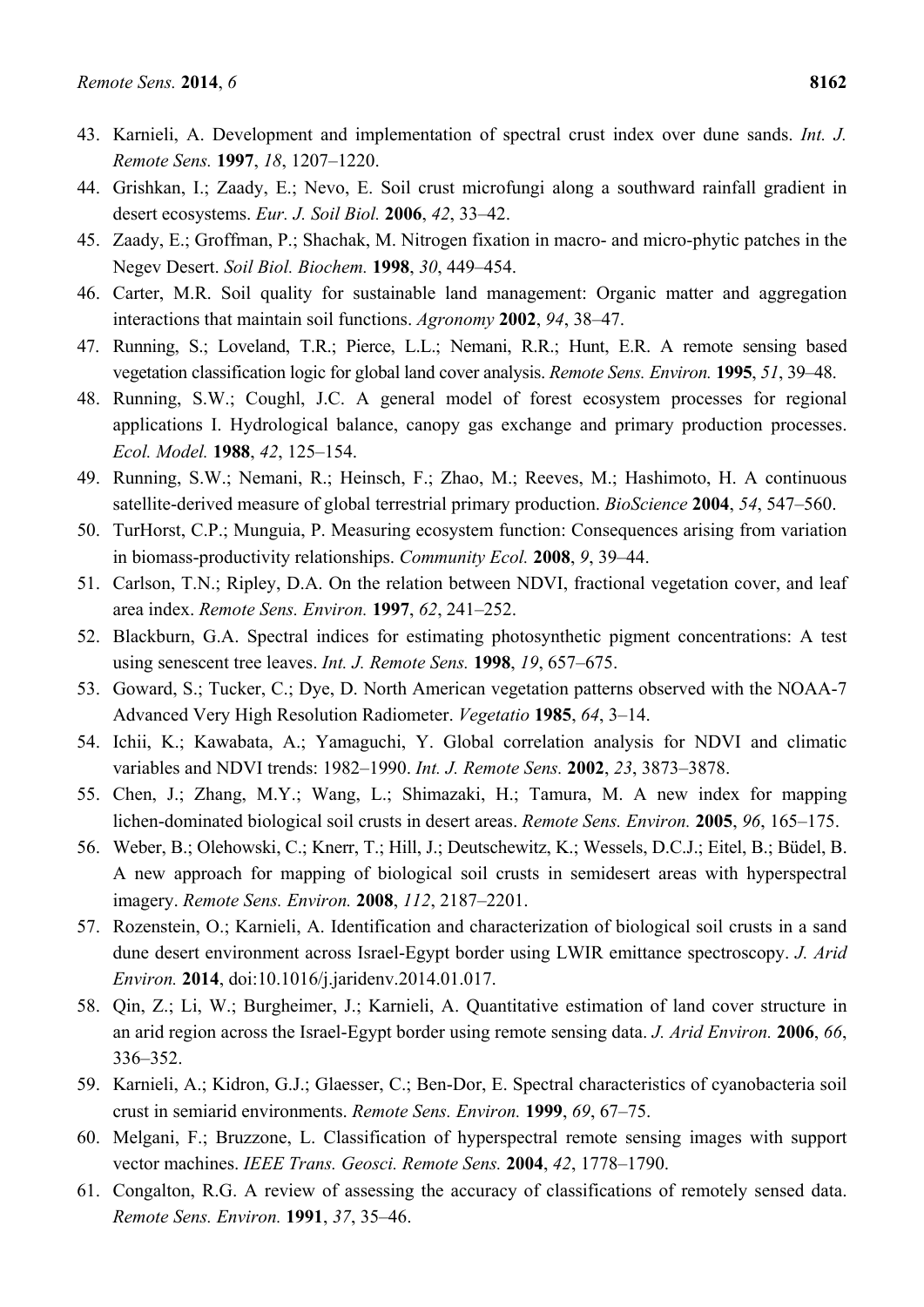- 62. Foody, G.M. Status of land cover classification accuracy assessment. *Remote Sens. Environ.*  **2002**, *80*, 185–201.
- 63. Lu, D.; Mausel, P.; Brondízio, E.; Moran, E. Change detection techniques. *Int. J. Remote Sens.*  **2004**, *25*, 2365–2401.
- 64. Tian, J.; Cui, S.; Reinartz, P. Building change detection based on satellite stereo imagery and digital surface models. *IEEE Trans. Geosci. Remote Sens.* **2014**, *52*, 406–417.
- 65. Mas, J.F. Monitoring land-cover changes: A comparison of change detection techniques. *Int. J. Remote Sens.* **1999**, *20*, 139–152.
- 66. Lambin, E.F.; Strahlers, A.H. Change-vector analysis in multitemporal space: A tool to detect and categorize land-cover change processes using high temporal-resolution satellite data. *Remote Sens. Environ.* **1994**, *48*, 231–244.
- 67. Johnson, R.D.; Kasischke, E.S. Change vector analysis: A technique for the multispectral monitoring of land cover and condition. *Int. J. Remote Sens.* **1998**, *19*, 411–426.
- 68. Foody, G.M. Geographical weighting as a further refinement to regression modelling: An example focused on the NDVI–rainfall relationship. *Remote Sens. Environ.* **2003**, *88*, 283–293.
- 69. Volcani, A.; Karnieli, A.; Svoray, T. The use of remote sensing and gis for spatio-temporal analysis of the physiological state of a semi-arid forest with respect to drought years. *For. Ecol. Manag.*  **2005**, *215*, 239–250.
- 70. Justice, C.O.; Townshend, J.R.G.; Holben, B.N.; Tucker, C.J. Analysis of the phenology of global vegetation using meteorological satellite data. *Int. J. Remote Sens.* **1985**, *6*, 1271–1318.
- 71. Lambin, E.F.; Strahler, A.H. Indicators of land-cover change for change-vector analysis in multitemporal space at coarse spatial scales. *Int. J. Remote Sens.* **1994**, *15*, 2099–2119.
- 72. Kumar, L.; Skidmore, A.K.; Knowles, E. Modelling topographic variation in solar radiation in a GIS environment. *Int. J. Geogr. Inf. Sci.* **1997**, *11*, 475–497.
- 73. Wang, Q.; Ni, J.; Tenhunen, J. Application of a geographically-weighted regression analysis to estimate net primary production of chinese forest ecosystems. *Glob. Ecol. Biogeogr.* **2005**, *14*, 379–393.
- 74. Brunsdon, C.; Fotheringham, S.; Charlton, M. Geographically weighted regression. *J. R. Stat. Soc.: Ser. D (Stat.)* **1998**, *47*, 431–443.
- 75. Reese, D.C.; Brodeur, R.D. Identifying and characterizing biological hotspots in the northern California current. *Deep Sea Res. Part II: Top. Stud. Oceanogr.* **2006**, *53*, 291–314.
- 76. Opdam, P.; Wascher, D. Climate change meets habitat fragmentation: Linking landscape and biogeographical scale levels in research and conservation. *Biol. Conserv.* **2004**, *117*, 285–297.
- 77. Boeken, B.; Shachak, M. Colonization by annual plants of an experimentally altered desert landscape: Source-sink relationships. *J. Ecol.* **1998**, *86*, 804–814.
- 78. Porporato, A.; D'Odorico, P.; Laio, F.; Ridolfi, L.; Rodriguez-Iturbe, I. Ecohydrology of water-controlled ecosystems. *Adv. Water Res.* **2002**, *25*, 1335–1348.
- 79. Mbilinyi, B.P.; Tumbo, S.D.; Mahoo, H.F.; Senkondo, E.M.; Hatibu, N. Indigenous knowledge as decision support tool in rainwater harvesting. *Phys. Chem. Earth Parts A/B/C* **2005**, *30*, 792–798.
- 80. Critchley, W.; Siegert, K. *A Manual for the Design and Construction of Water Harvesting Schemes for Plant Production*; Food and Agriculture Organization of the United Nations: Rome, Italy, 1991.